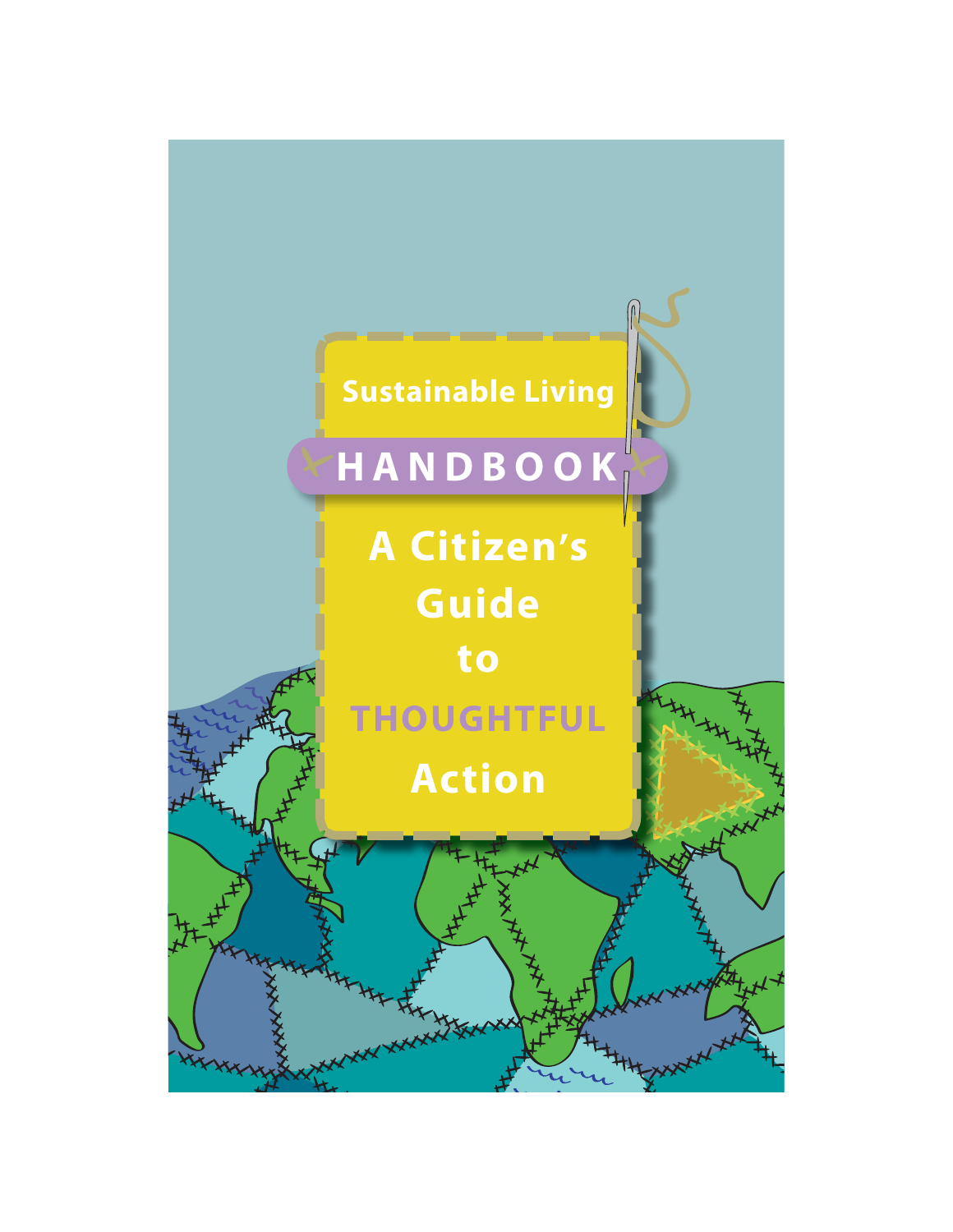# **What This Guide Is All About**

### *Our goals are to:*

- Introduce the concept of sustainable living
- Identify three barriers to living sustainably in the United States and suggest ways to overcome them
- Help you begin to identify your personal values
- Show you how to use the "triple win" sustainability triangle in your lifestyle choices
- Help you decide how to incorporate sustainable behaviors into your everyday life

This booklet doesn't start where you might think a typical handbook should. We won't ask how many lamps you have in your house, or what kind of vehicle you drive, or whether you use paper, plastic, or cloth bags at the grocery store. All that—and more—comes later. We start first by helping you identify what's important to YOU—as an individual and as a member of a family and a community.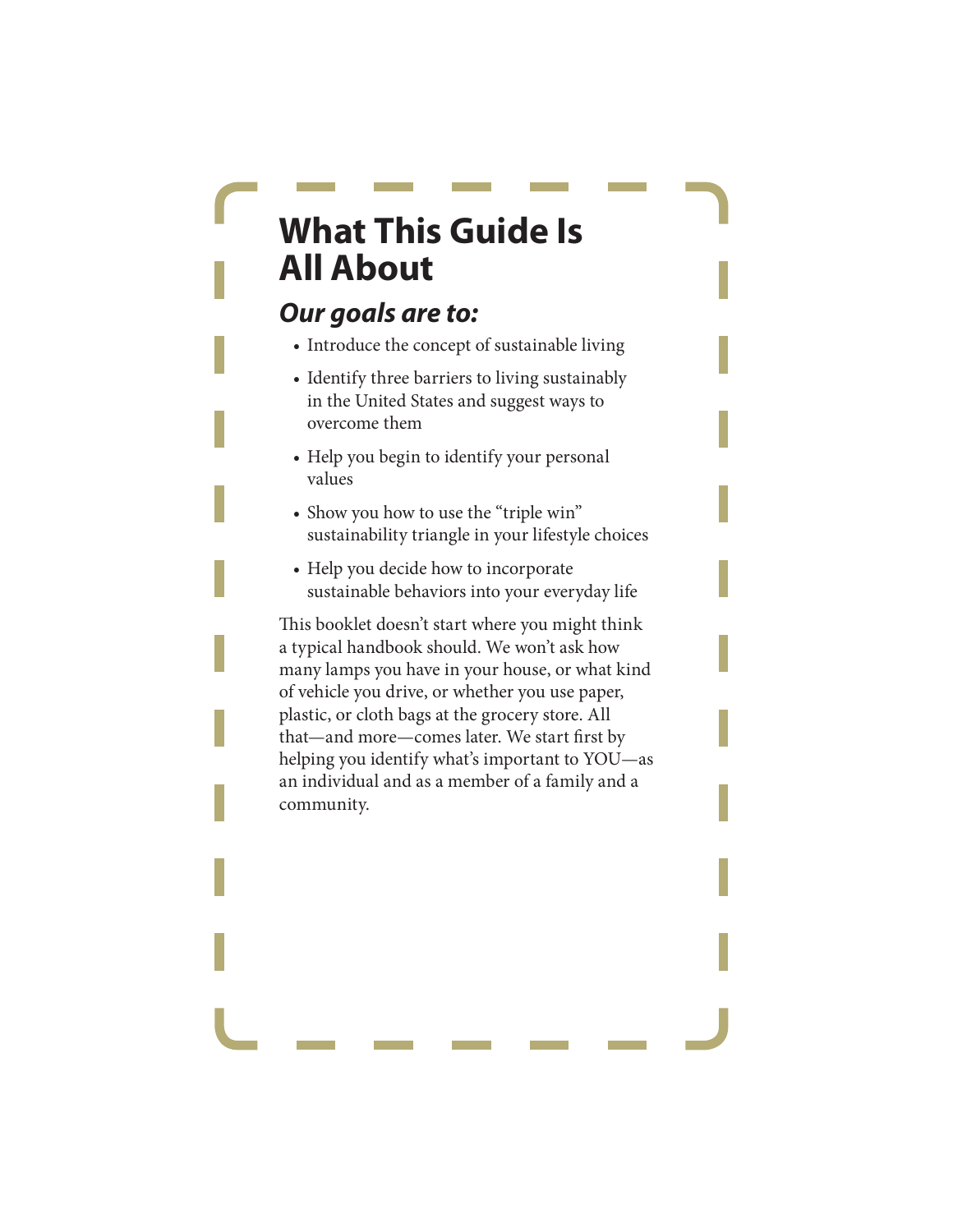# **Sustainable Living**

## *What is sustainable living?*

*Personally speaking…*"Sustainable living is a lifestyle that is deeply satisfying, fulfilling, and appealing because it is socially, environmentally, and economically responsible."

The decision to live sustainably is intensely personal. Some people make changes to save money; others make changes to allow more time to pursue other things in life. Climate change is one of the most compelling reasons to live more sustainably on our one and only planet. If we think of climate change as a large, sharp needle, then sustainability is the thread on that needle that must be woven into the fabric of our lives.

Whatever your reasons, the end result—a more sustainable life, community, and planet—is the same. Each and every reason is valid and contributes to the individuality of this process.



**Sustainable living is about making informed choices, even small ones, that improve both the quality of our lives and that of the planet for future generations. However, there can be misconceptions about what a sustainable lifestyle looks like.** 

 $\mathbf{1}$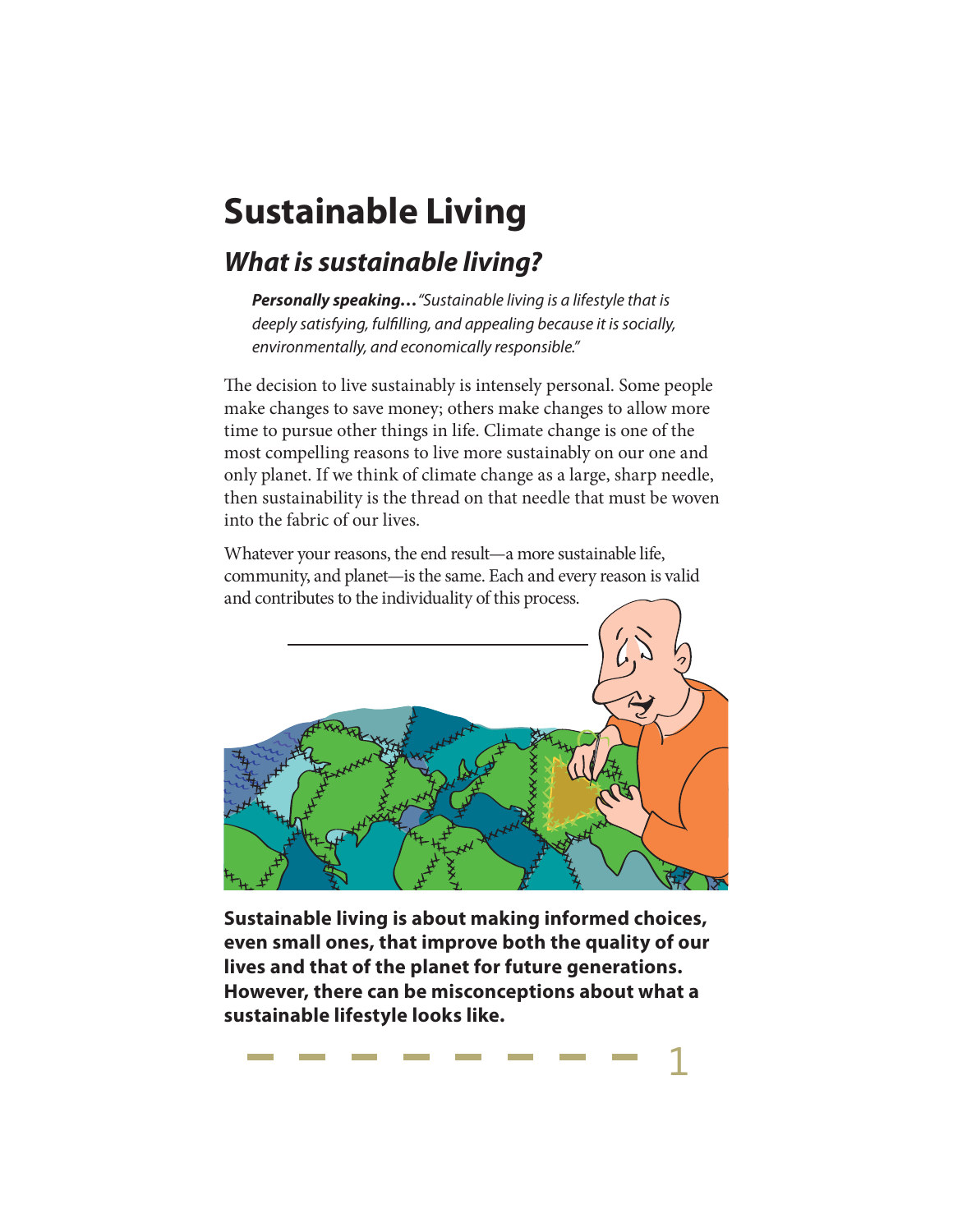- *Can I have creditcards, shop at a mall, or go to the movies?*
- *Can I drive the kind of vehicle I want and still be living sustainably?*



Sustainable living is an ongoing learning process based on our individual definitions of quality of life. It's about making decisions that make sense to us, given our needs and values. It's about living with intention. It's about being fully aware of the consequences of our decisions, both positive and negative. What's important to you may not be important to the person next to you. And that's okay. That is the beauty of sustainable living.

Are you thinking that to live sustainably, you'll have to give up the things you love most? It's not that at all. It does, however, require being more deliberate in making choices. Too often we operate on autopilot. We don't take the time to really think about our strongest values, our deepest beliefs, and the consequences of our actions, and to act accordingly. Instead, we buy things, and then wonder why we are in debt. We cram more and more obligations into our schedules, and wonder why we're stressed. We go about our daily lives and are startled that the community park has become a parking lot.

According to lifestyles coach Steve Pavlina, "The main benefit of knowing your values is that you will gain tremendous clarity and focus, but ultimately you must use that newfound clarity to make consistent decisions and take committed action."

"We can earn more money, improve our physical bodies, and repair broken relationships, but we cannot redo yesterday." Steve Pavlina

 $\mathsf{S}$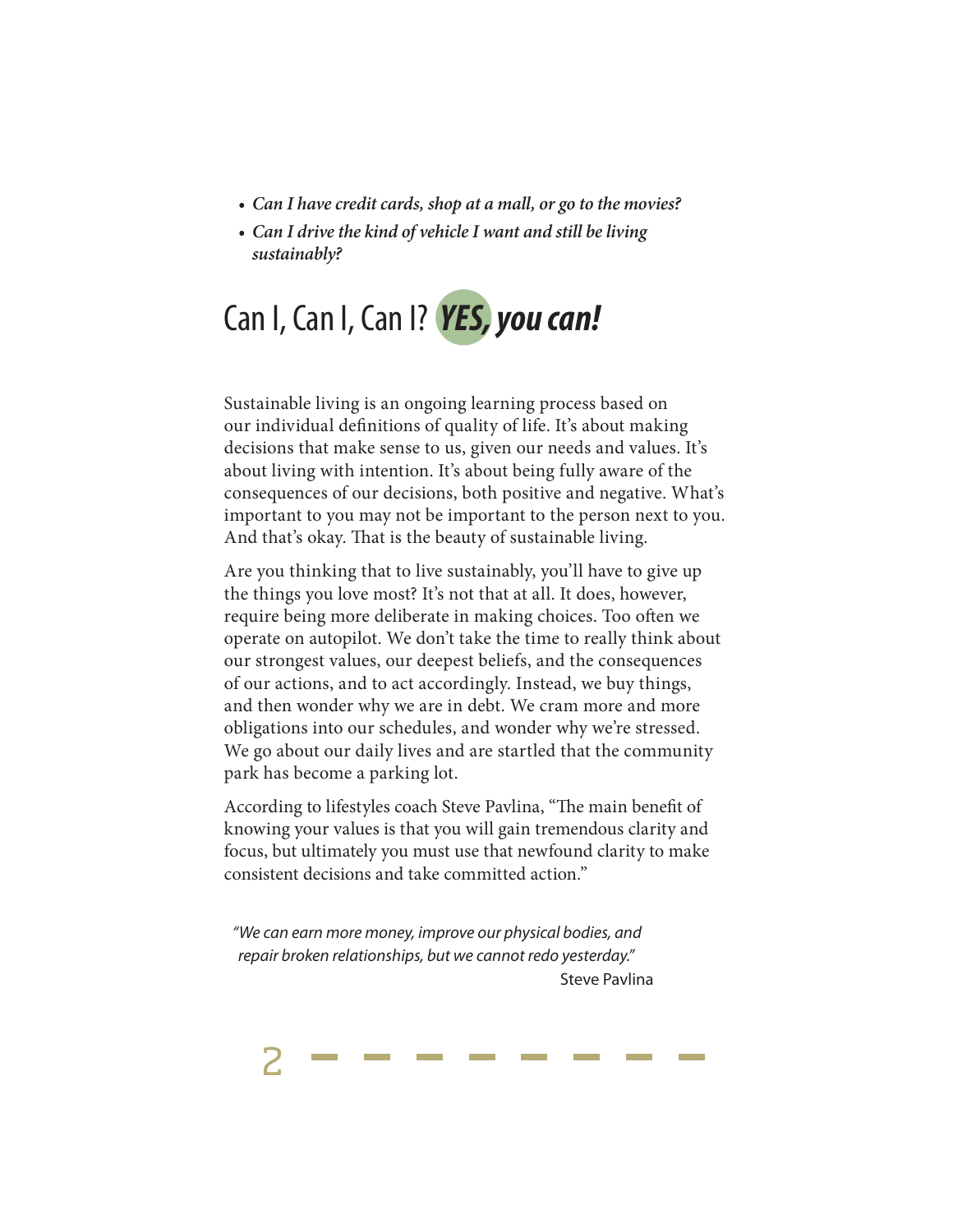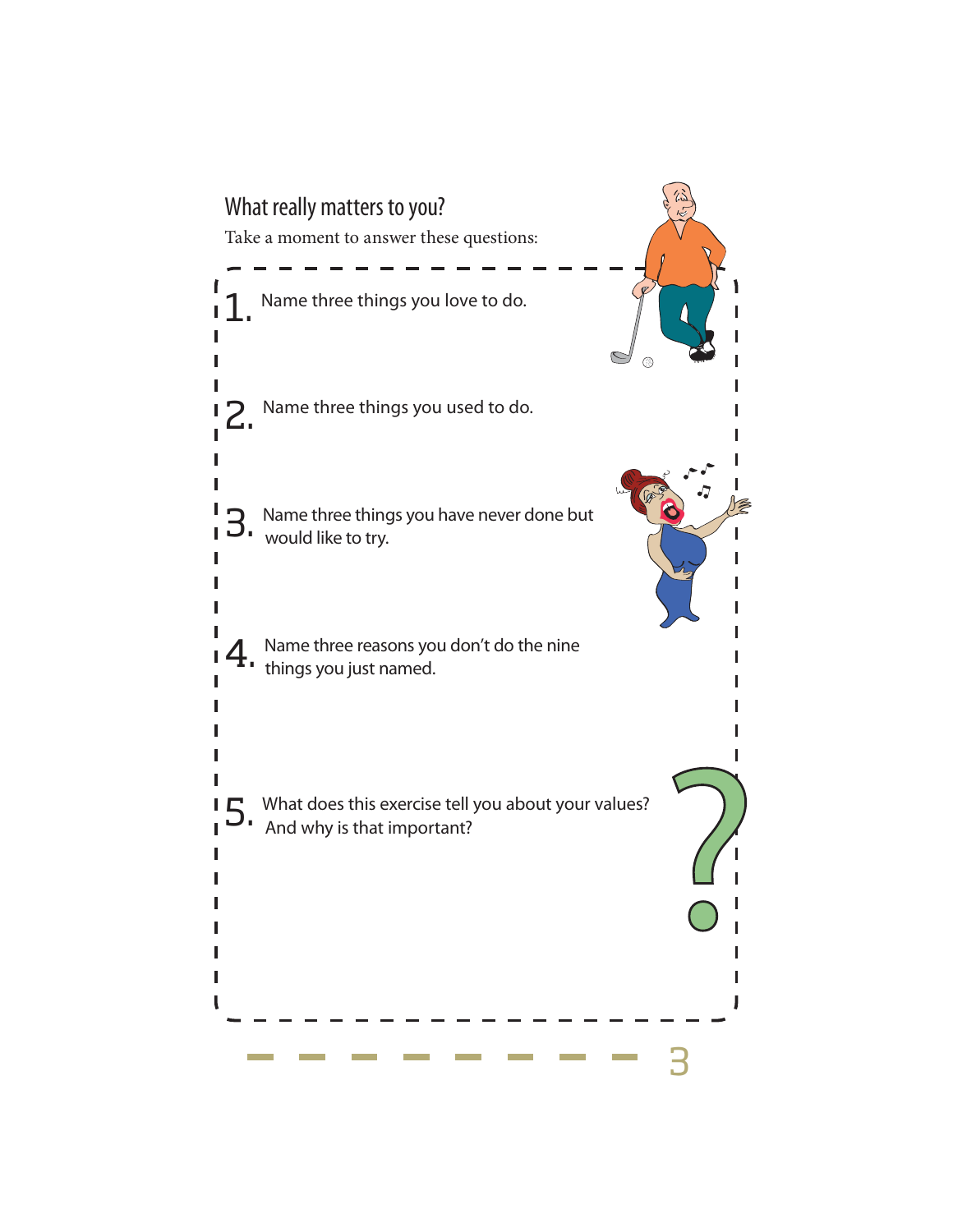For most people, values are unconscious lifestyle priorities, achieved through trial and error. However, if we are at our happiest, least stressed, most effective and most motivated when we are living our personal values to the fullest, then it seems like a good idea to know what those values are.



 $\overline{4}$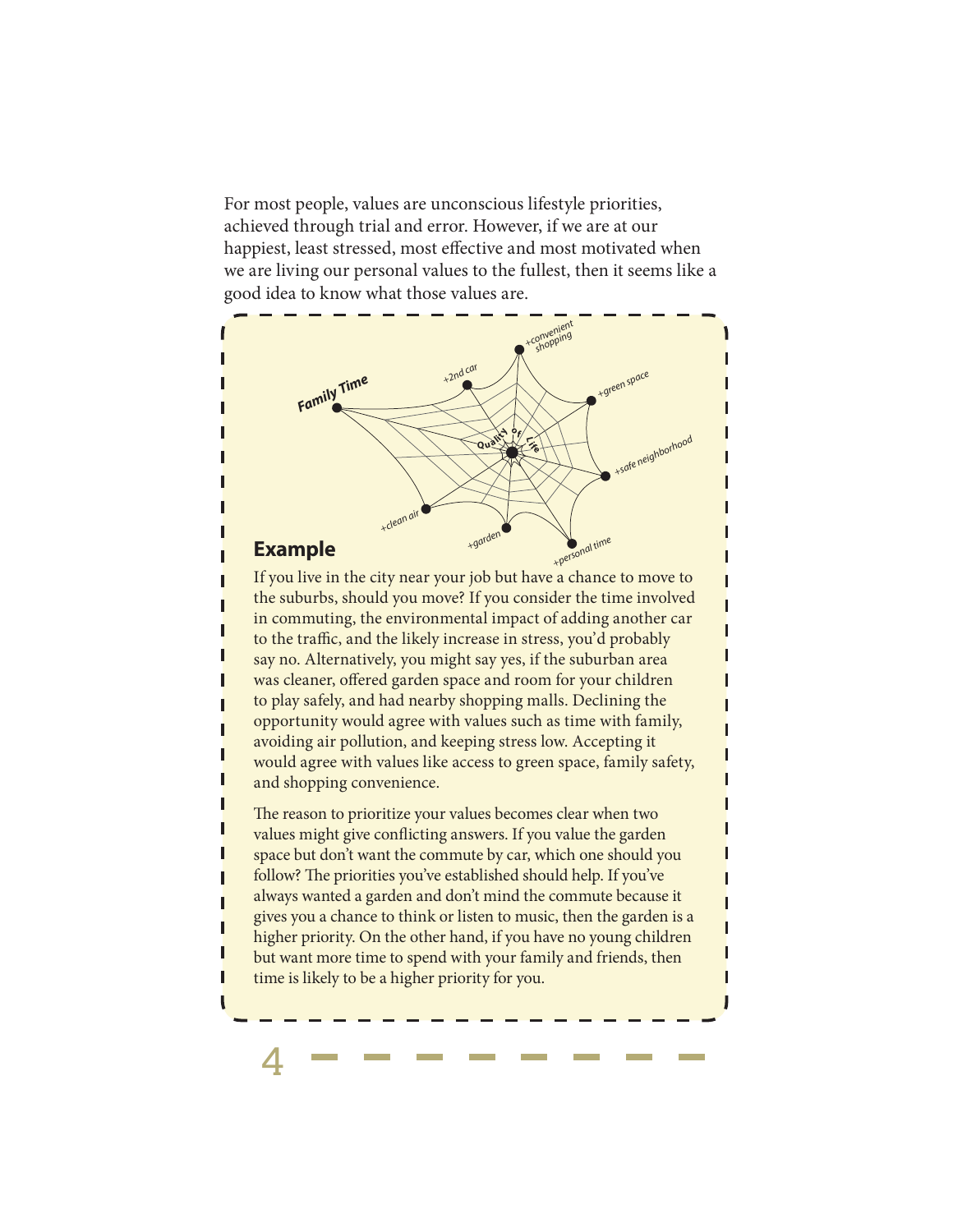# **Barriers**

When you did the "What Really Matters to You" exercise, what were the three reasons you identified as barriers to doing what you love?

The most *common barriers* for Americans are

- 5 *The time crunch*
- 5 *Too much "stuff"*
- 5 *Our disconnection from nature and spirituality*

## *The time crunch*

*"There's not enough time!"* is our universal cry. What we really mean is, "I'm trying to jam too many things into the time I have!" The consequences of "time poverty" are serious: loss of family time, obesity, anxiety, stress, and even depression.

No matter who we are, how much money we make, or where we live, we have the same amount of time as everyone else on this planet: 60 minutes in each hour, 24 hours in each day, 365 days in each year, with a bonus



5

day for leap year! It's how we *choose* to spend that time that makes the difference, because our choices contribute to—or take away from—our quality of life.

#### **Consider this**

- **Americans work an average of 47.5 hours per week at their paying jobs.** That's approximately 163 hours more per year than in 1969.
- Vacations in the U.S. are vanishing. In 2006, 25 percent of American workers had no paid vacation at all, while 43 percent didn't take a full week off.
- **Forty percent of American workers report that their jobs are very or extremely stressful.**
- **Americans spend an average of 7 hours per week in their cars,** primarily commuting and doing errands.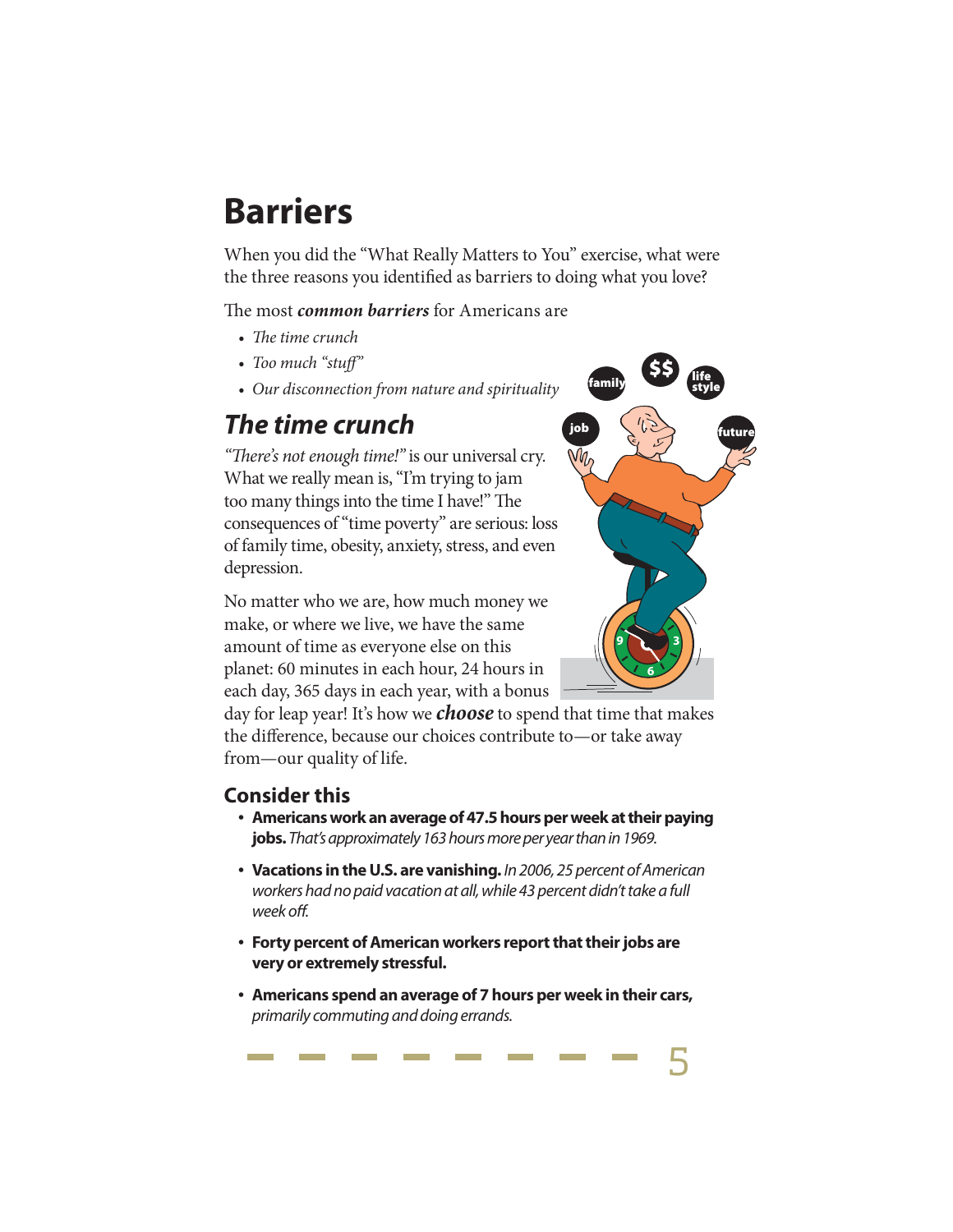### How do you spend your time?

6

Do you often feel that time is slipping away? Did you list "not enough time" as a reason you don't do the things you love? Let's start by taking a look at how you spend your time, by charting your "typical" week. Make sure you chart no more than 168 hours! In addition to the activities listed, include things like chores, volunteer work, hobbies, TV, and exercise.

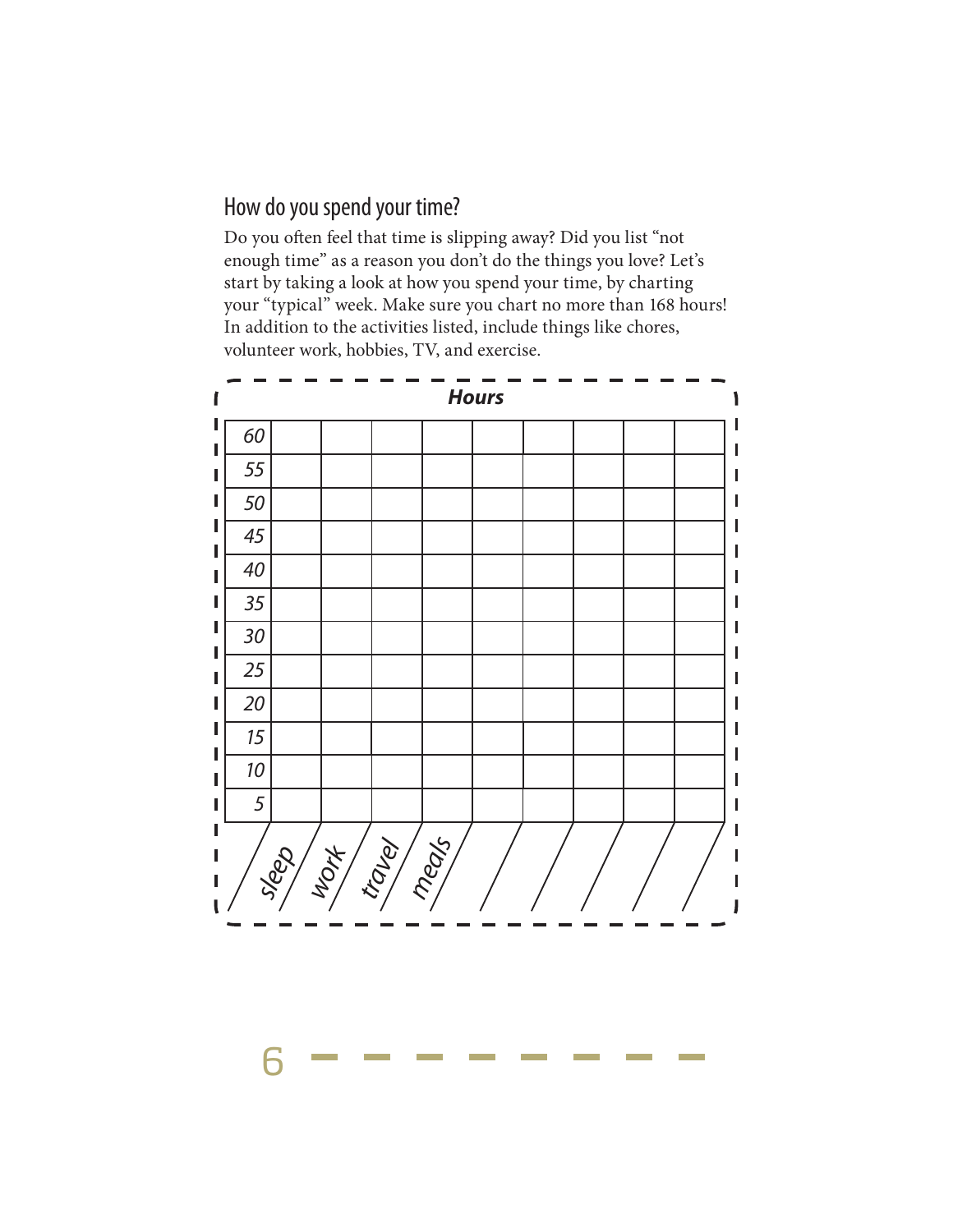### How would you prefer to spend your time?

Now think about how you would prefer to spend your time. Remember that you can add more columns, but there are still only 168 hours in a week!



In 1985, 61 percent of Americans said they were satisfied with their jobs. Now fewer than half say they are satisfied.

 $\overline{\phantom{a}}$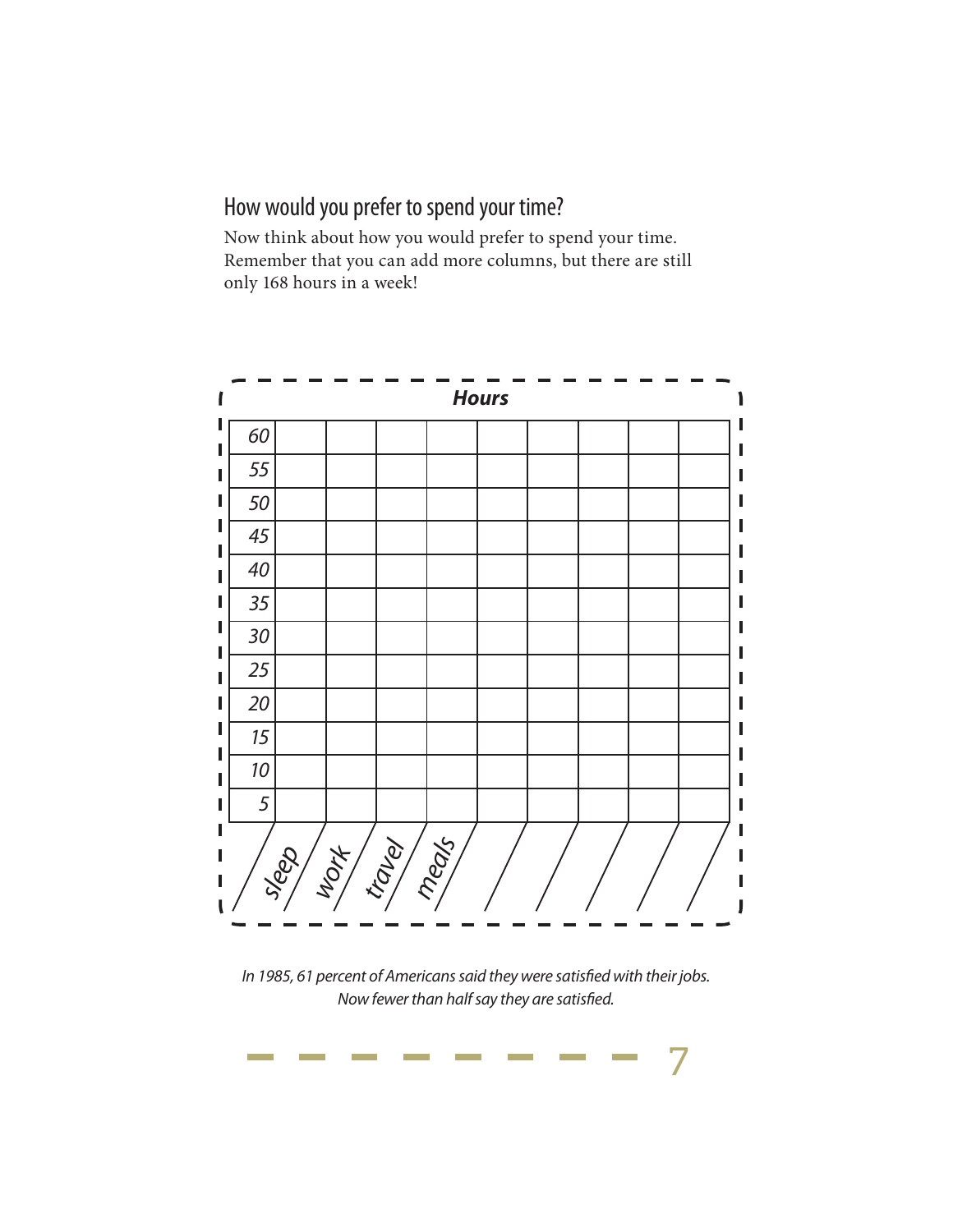Normal is getting dressed in clothes that you buy for work, driving through traffic in a car that you are still paying for in order to get to the job that you need so you can pay for the clothes, car, and the house that you leave empty all day in order to afford to live in it.  $\frac{3}{2}$ Ellen Goodman

8

L Ĺ

Last, but most importantly, what is the first thing you'll do, starting today, to move closer to living your perfect week? It doesn't have to be big. Baby steps are just fine.

### **Example** If getting a little exercise each day is important to you, but you work L **I** fulltime, can you leave home 15 minutes **I** earlier, then walk the last 15 minutes of the trip to your workplace? That's 30 minutes of walking, five days a week! **life style 8 job future time family**

There are certainly bigger steps you can consider too. Can you move closer to your workplace to reduce commuting time? Or can you change jobs to a workplace closer to home? Can you work from home part of the time?

**\$\$**

ľ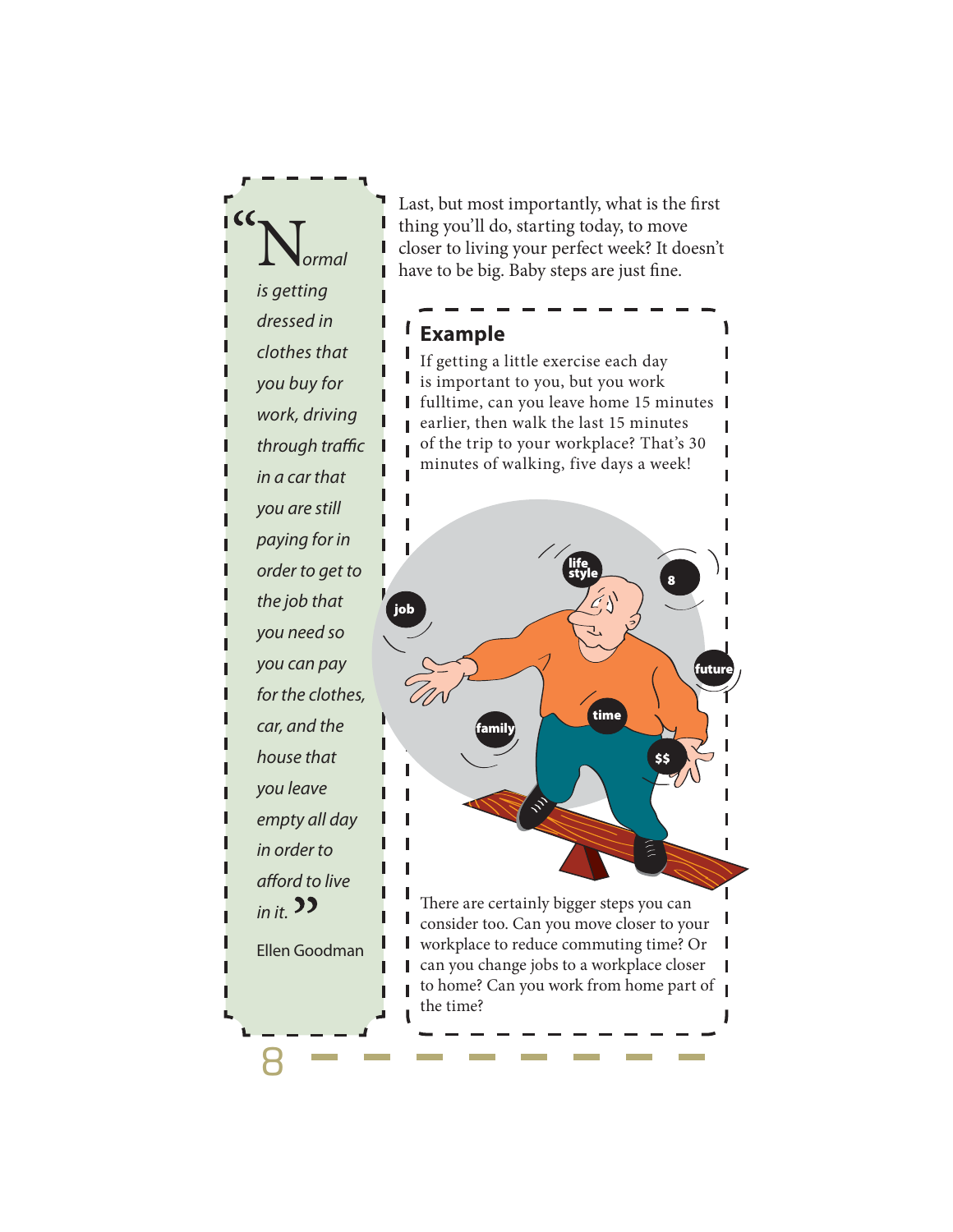**Write down your ideas**— even if they seem silly or unrealistic right now. Then set those priorities. And remember to start with something that you can do right now!

| <b>Ideas</b> | <b>Priority</b> |
|--------------|-----------------|
|              |                 |
|              |                 |
|              |                 |
|              |                 |
|              |                 |
|              |                 |
|              |                 |
|              |                 |
|              |                 |
|              |                 |
|              |                 |
|              |                 |
|              |                 |
|              |                 |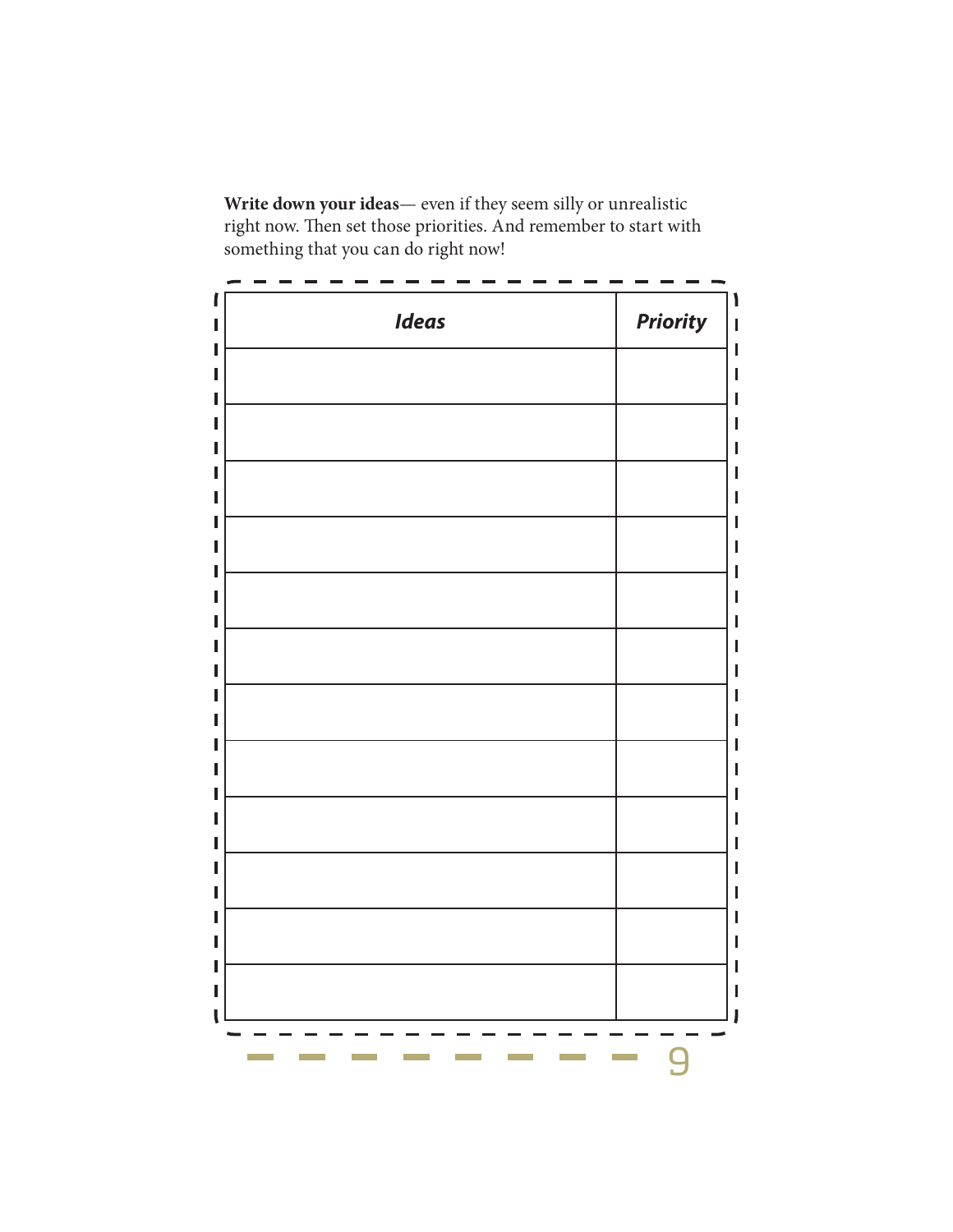## *Too much "stuff"*

When we feel the time crunch, we tend to compensate in other ways. We purchase items to make us feel better or buy gifts for loved ones to make up for the lack of time spent together. Marketers have figured this out and use it to their advantage! We also buy things because we are encouraged to do so by commercials. (The average American is bombarded by approximately 3,000 per day, in one form or another, all urging us to buy.) We receive the strong message that to be happy, respected among our friends, and considered successful, we must acquire certain things or live a certain way.

American consumption far exceeds consumption in any other country. *In fact, if everyone in the world lived an American lifestyle, it would require four Earths to sustain that level of consumption.* Harvard economist Juliet Schor has written that it's difficult to make an ethical argument that people in the world's richest country need "more" when the disparity of the world's resource use is so vast and when strong evidence exists that we are already consuming beyond the capacity of the earth to provide. Yet, it seems as if there is always some new "status" product and pressure to acquire it, often on credit, whether we truly need it or not.

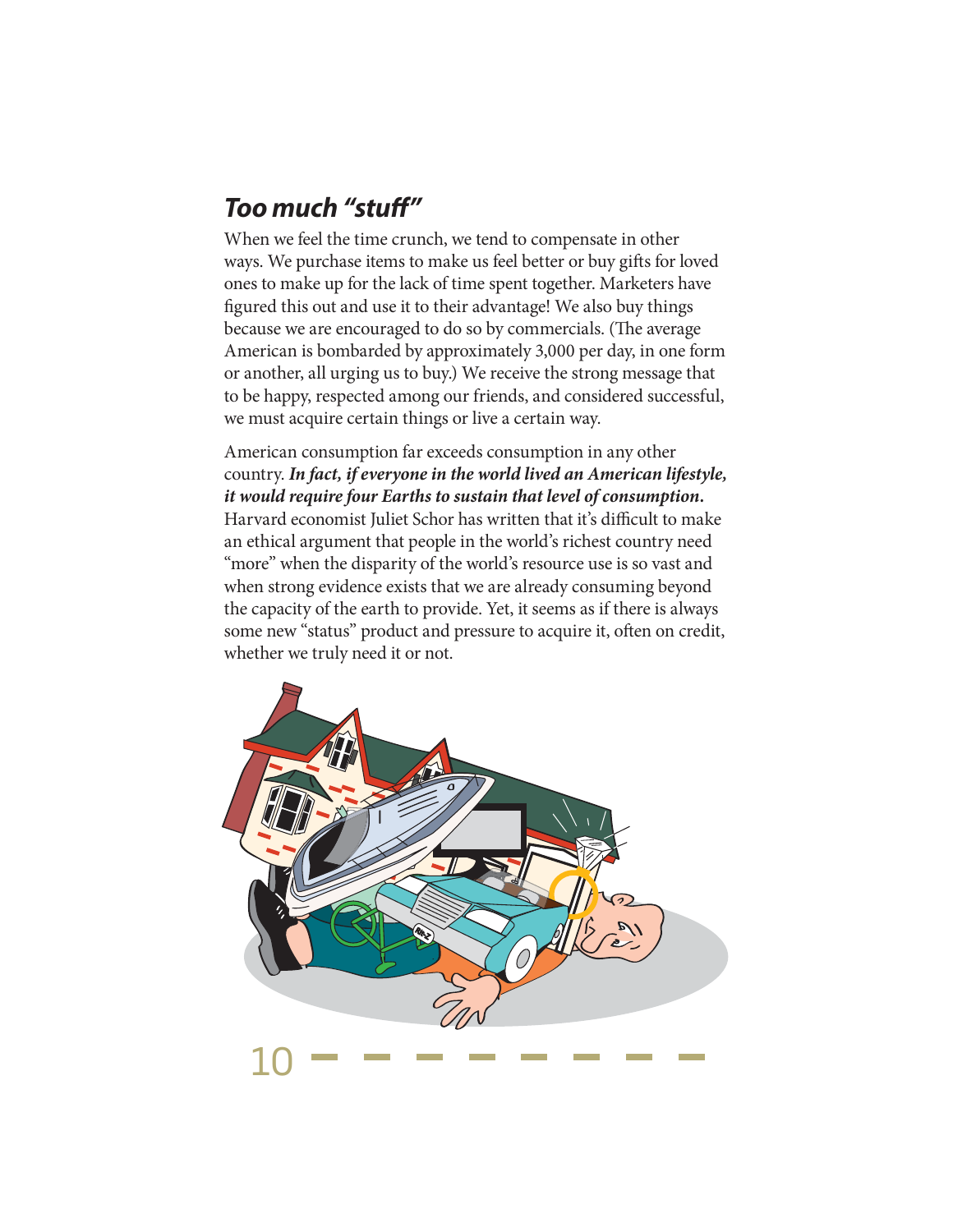The associated stress, pressure on resources, and absence of real satisfaction make such behavior unsustainable, but it is considered "normal" in our society.



#### **Consider this**

- **@ The average American family has 9,918 pounds of belongings,** according to the American Moving and Storage Association.
- **@ The self storage industry is one of the fastest growing new business sectors.** One in 10 American households rents a storage locker.
- **@ In 1950, the average American house size was 983 square feet**. In 2005, it was 2,414 square feet.
- **@ About 43 percent of American families spend more than they earn each year.**
- **@ Everyone knows the three R's: Reduce, reuse, and recycle.**  Try adding two more: Repair. Can you fix it? And finally, the most important: Refuse! Refuse to take something you don't need or want. Then you won't have to reduce, reuse, repair, or recycle it!

<u>11</u>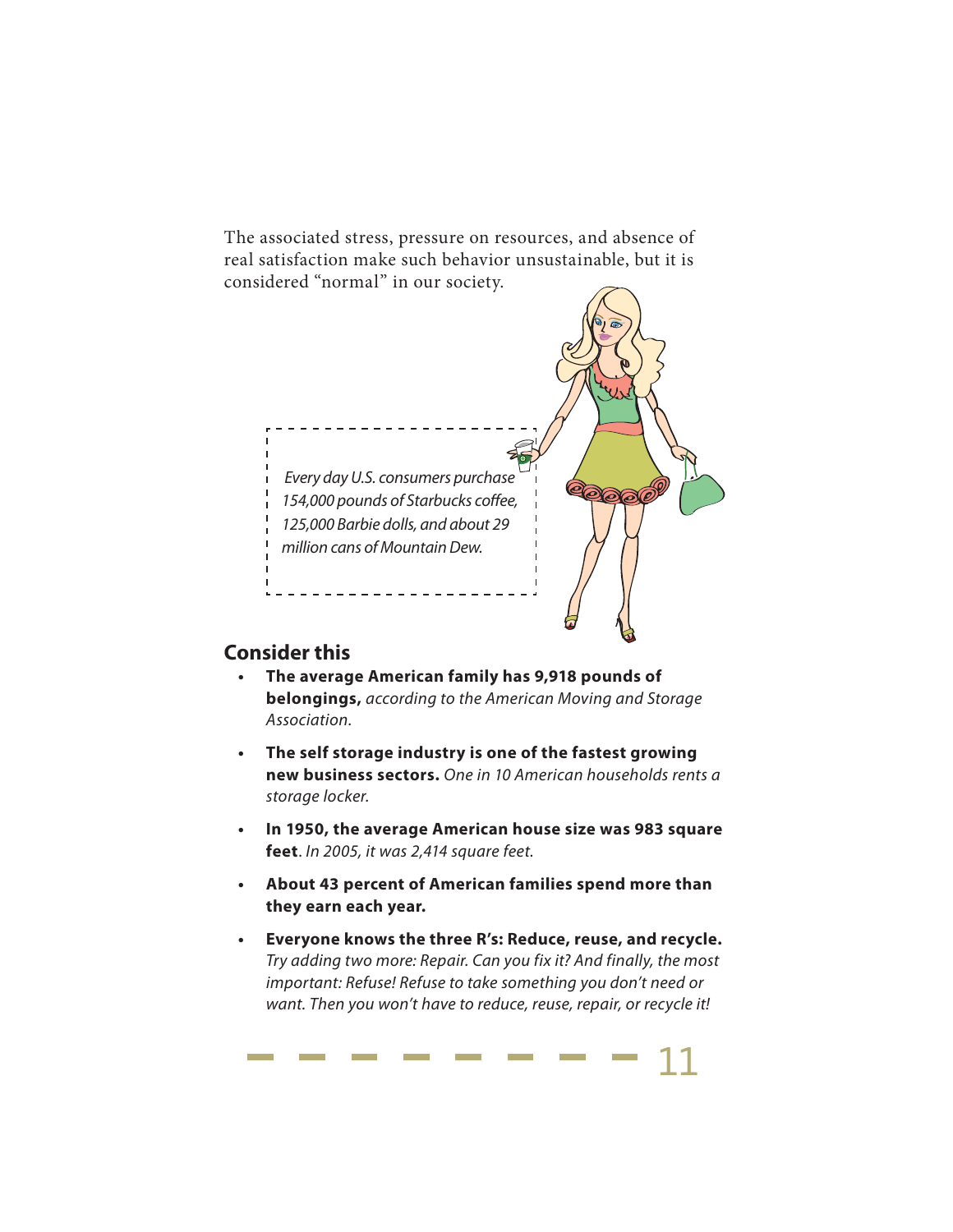What belongings are important to you? *Picture your favorite room in your home:*   $\blacksquare$ ı • If there was a fire, what items would you want to save? Ĭ. I п Ī п • What items would be most helpful in an emergency? Ш • What items bring you great pleasure or truly make your life easier? • What about all the other items in the room? Why do you have them? п ı п П п 12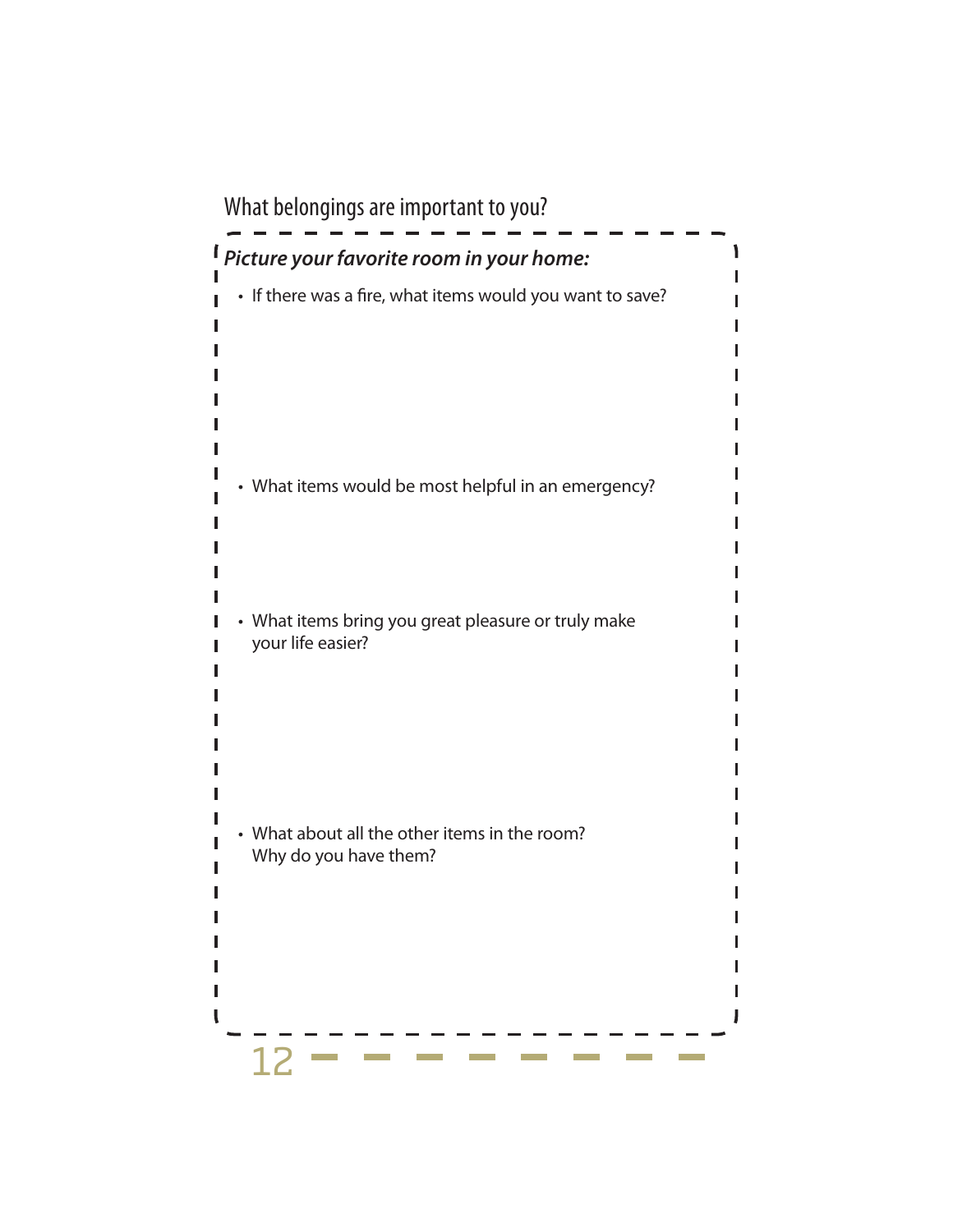#### How many hours of my life is it worth?

We rarely examine the relationship between the number of hours we work, the amount of leisure time we have, and the amount of money—and time—we spend on various activities.

Let's start with money itself and what it means to us. Do we think of it as security? As a burden or responsibility? Does it make us happy or stressed? Do we think we never have enough? Is it a necessary evil, or does it provide us with freedom or joy? The answer is that it's sometimes all of these things; our perceptions vary over time.

Although we wish for jobs that are fulfilling and enjoyable, in large part, all of us work to earn money to support ourselves and our families. However, how often do we truly think about the ways we're spending our incomes now, and the ways we'd like to spend our savings in the future? Are we making and saving money so that we can free up our time down the road? What about our current leisure time? Can we place a value on that?

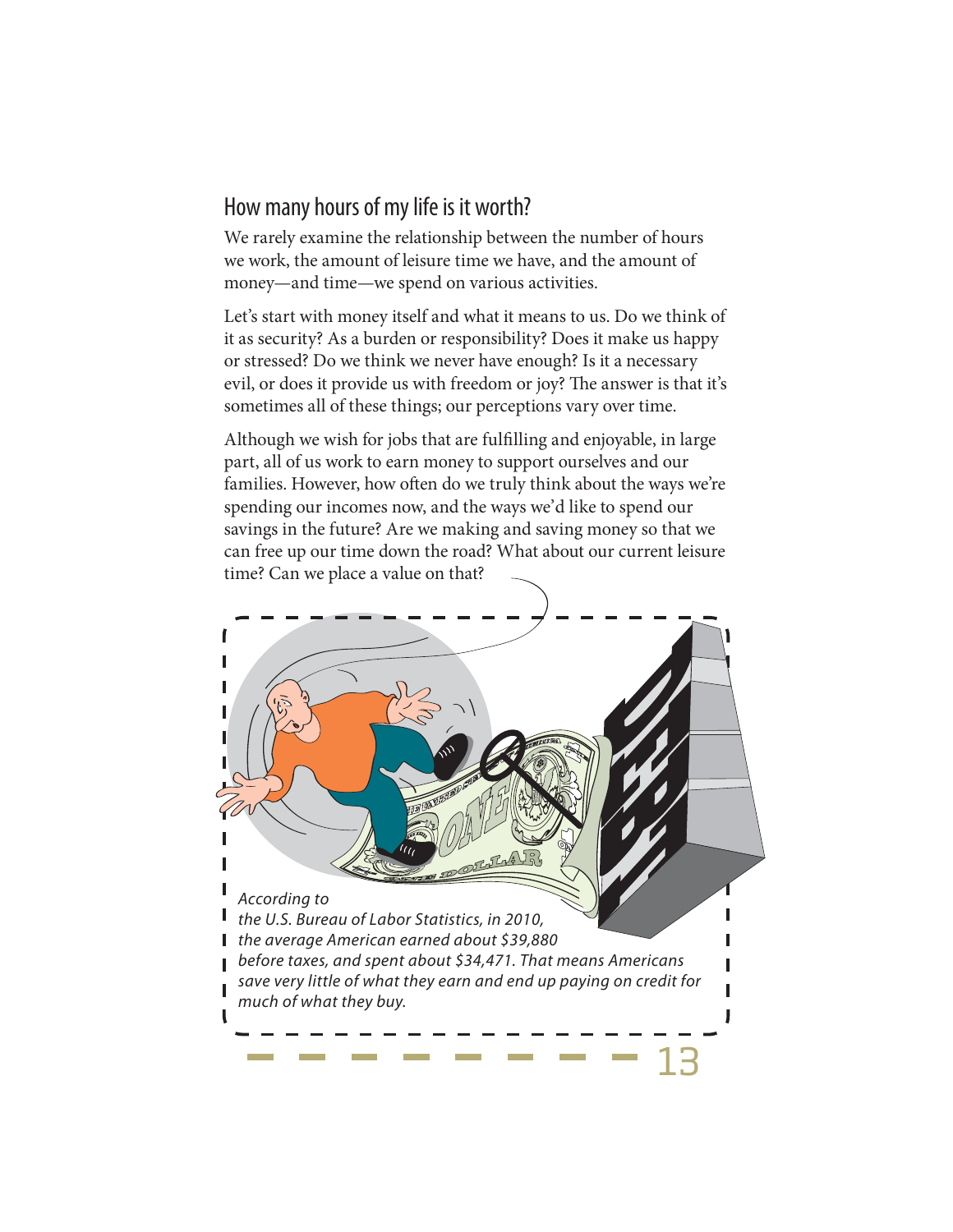Let's take a closer look at some of these questions about money and time…

Have you ever determined your "real" hourly wage? That is, your wage after you factor in taxes and all other work-related expenses. Here's an example, with space for you to do your own calculation.

| <b>Example</b>                        | <b>Your turn</b>               |  |  |  |
|---------------------------------------|--------------------------------|--|--|--|
| <b>Actual hourly wage</b>             | \$15.00/hr<br>(\$31,200/yr)    |  |  |  |
| - Taxes                               | $-53.50/hr$<br>(57,280/yr)     |  |  |  |
| - Child care                          | $-52.50/hr$<br>(\$5,200/yr)    |  |  |  |
| - Food for work                       | $-50.50/hr$<br>(\$1,040/yr     |  |  |  |
| - Work-related clothing               | $-50.25/hr$<br>(\$520/yr)      |  |  |  |
| - Vehicle or commuting                | $-51.25/hr$<br>(\$2,600/yr)    |  |  |  |
| - Other?                              |                                |  |  |  |
| = Real hourly wage or<br>"life hours" | $=$ \$7.00/hr<br>(\$14,560/yr) |  |  |  |

So, what does the real hourly wage tell us? In a nutshell, it allows us to better understand the net benefits we receive from our job or jobs. How much time do we truly spend working? What's the monetary value of all our work-related benefits, and how much of our own money are we spending to work at this particular job?

The next time you make a purchase, think of the number of "life hours" you need to exchange to buy that item. Ask yourself:

#### *Is it worth it? Do I really need it?*

*And remember…* if you purchase something on credit, you have purchased that item with life hours you haven't yet lived! On the flip side… it's important to keep in mind that when we save money for the future, we're also saving life hours: that's time we won't have to work to use that money!

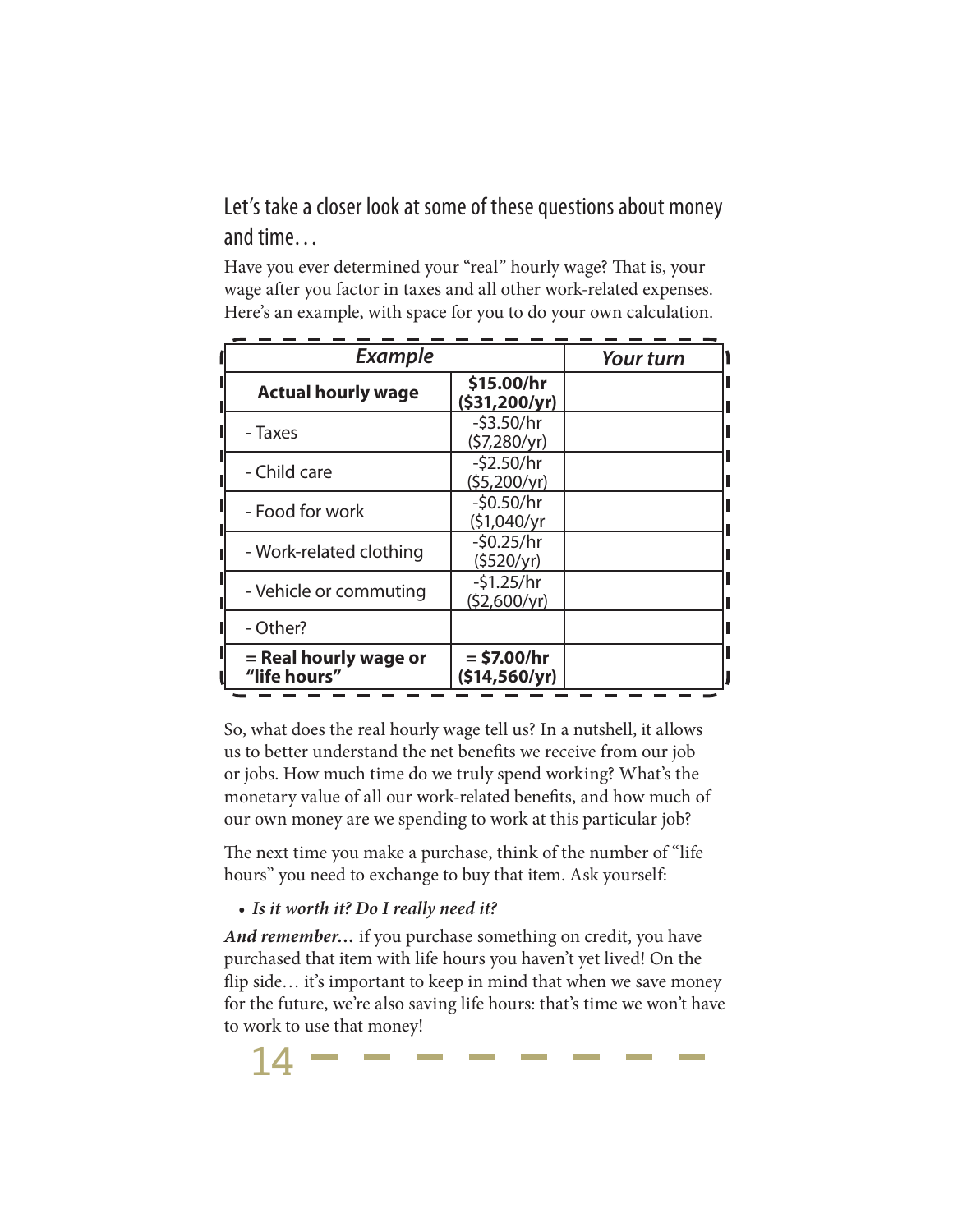## *Reconnecting with nature & spirituality*

Because of the time crunch and our consumerism, most of us have only limited contact with the natural world around us. Many adults spend the equivalent of one day a week either commuting or watching TV, plus another 40 or more hours at paid work. Americans spend almost 90 percent of our time indoors.

#### Why is contact with nature important?

We all depend on products and services from the natural world. Our society demands more and more of these products and services from an ever-shrinking natural land base.

We all consume resources, but most of us have no direct role in producing or protecting our food, water, air, and other natural resources. In fact, few of us connect our resource consumption from pumping gas to eating carrots—to what must be done somewhere on the land to make it possible. And, it's difficult to care about something if we know little about it and don't see the role it plays in our everyday life.

We must reconnect with the natural world if we expect it to continue to provide the benefits and services on which we depend.

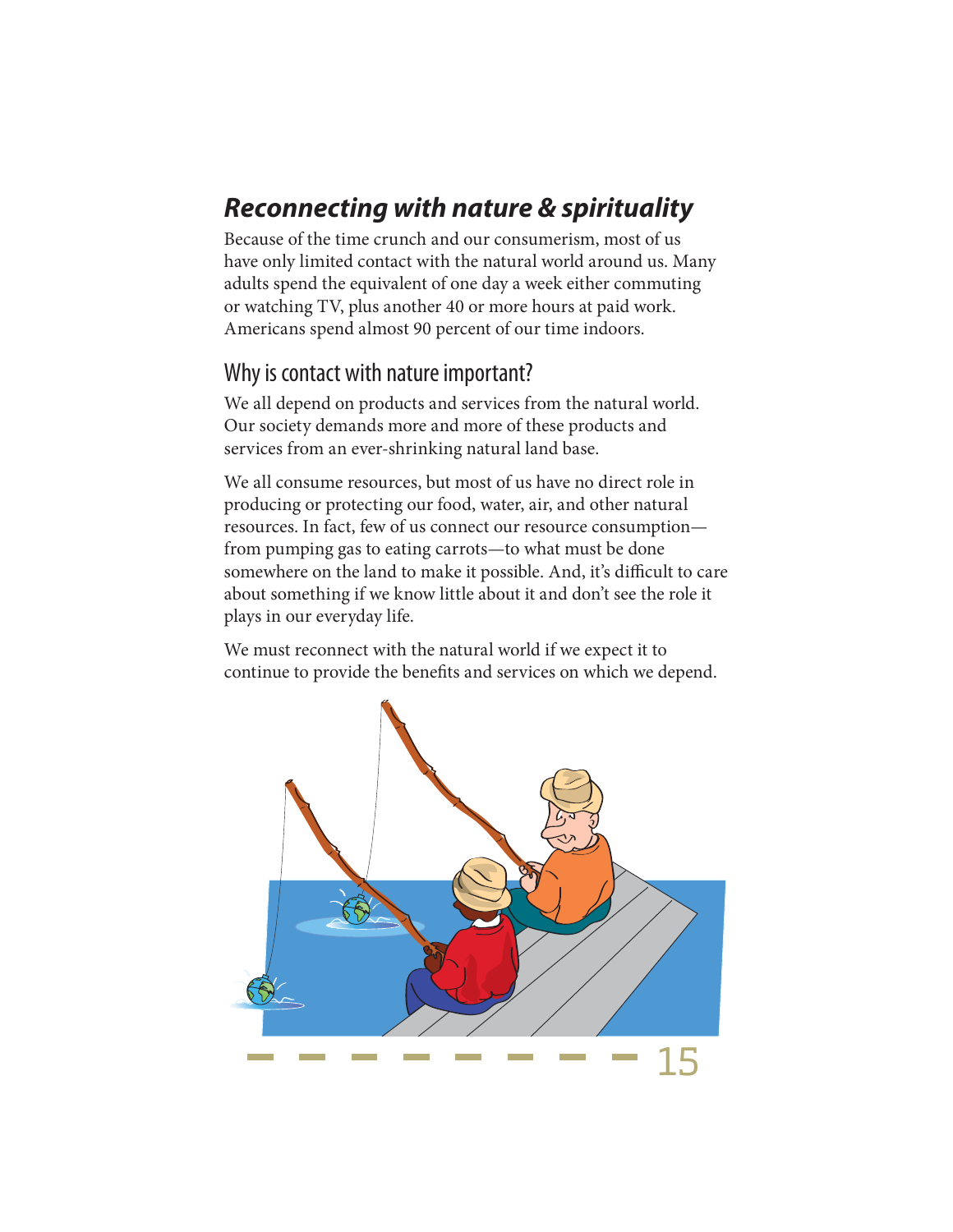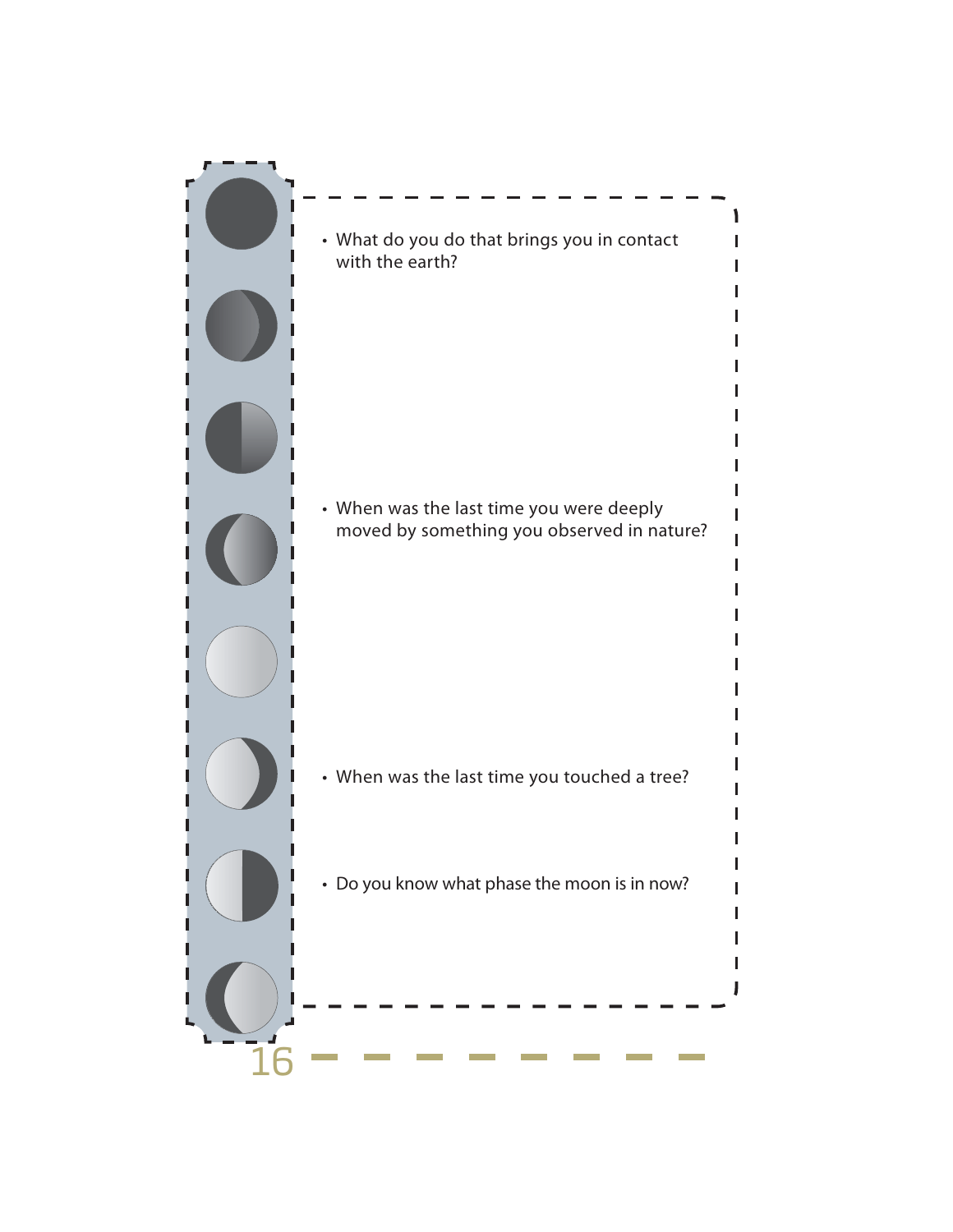#### Nature and Kids

Lack of connection with nature is a particular problem with our children. Electronic devices and games, coupled with a dramatic increase in parental concern over safety, mean that children rarely come in contact with nature. There is increasing evidence that for our children, lack of time in the outdoors can have a significant effect on their health, self-esteem, and academic success.

In his 2005 book "Last Child in the Woods" author Richard Louv coined the term "Nature Deficit Disorder," referring to the consequences of a life that lacks time in nature. According to Louv, in a typical week, only six percent of children age nine to thirteen play outside on their own. (He differentiates between unstructured playtime and sports, saying it is the unstructured playtime that has seen such a significant decline and that is so important for children.)

#### **Spirituality**

For many people, spirituality and contact with the natural world are tightly interwoven. More conscious, direct encounters with nature can develop our sense of the sacred and deeply affect our lifestyle choices. Sustainable living is compatible with spirituality and many cultural and religious traditions.

- What do you do that connects you with your spirituality?
- What does your spiritual belief system say about how the planet is to be treated?

 $\sim 10^{-10}$  and  $\sim 10^{-10}$ 

and the control of the con-

the control of the control of the control of

 $\mathbf{1}$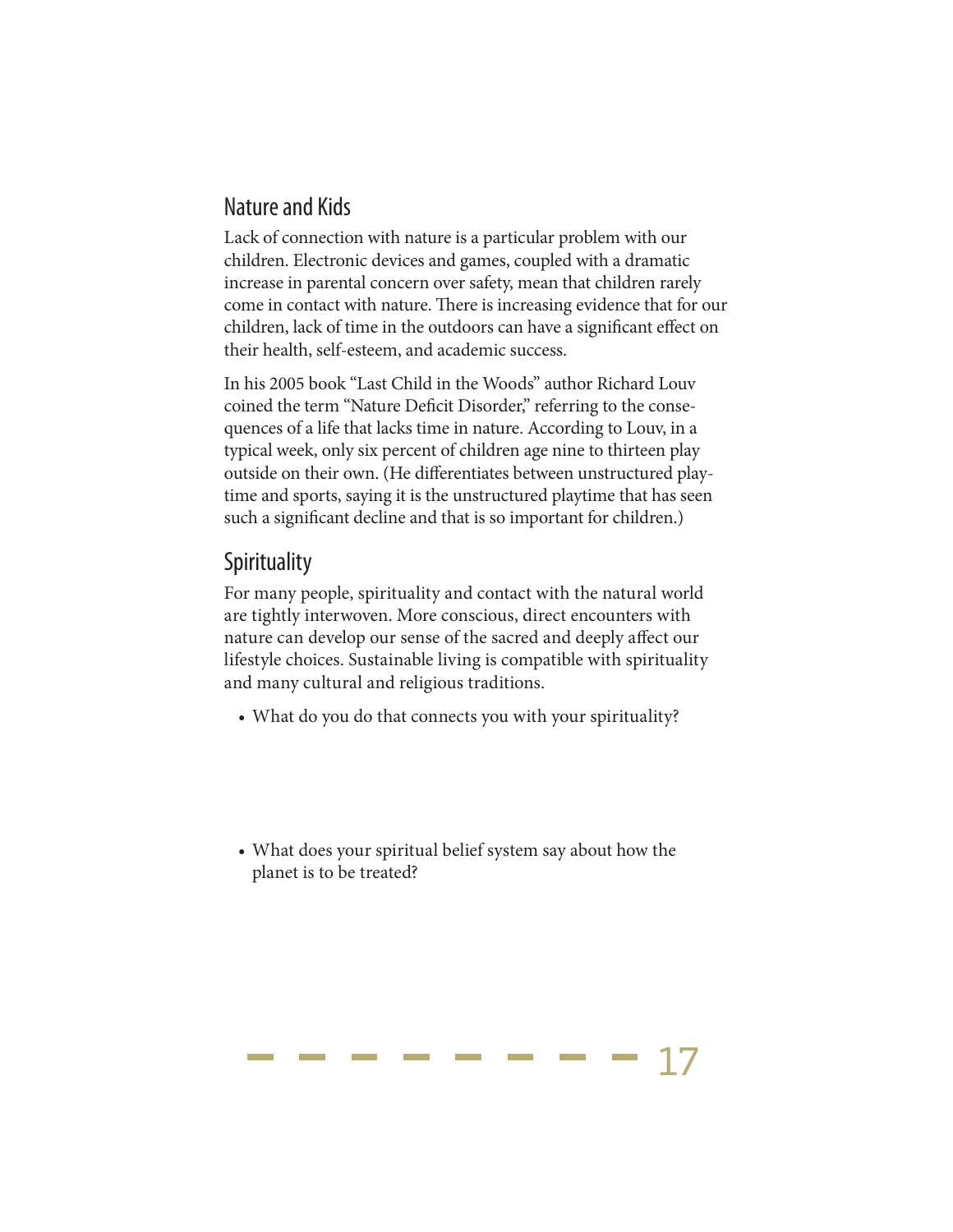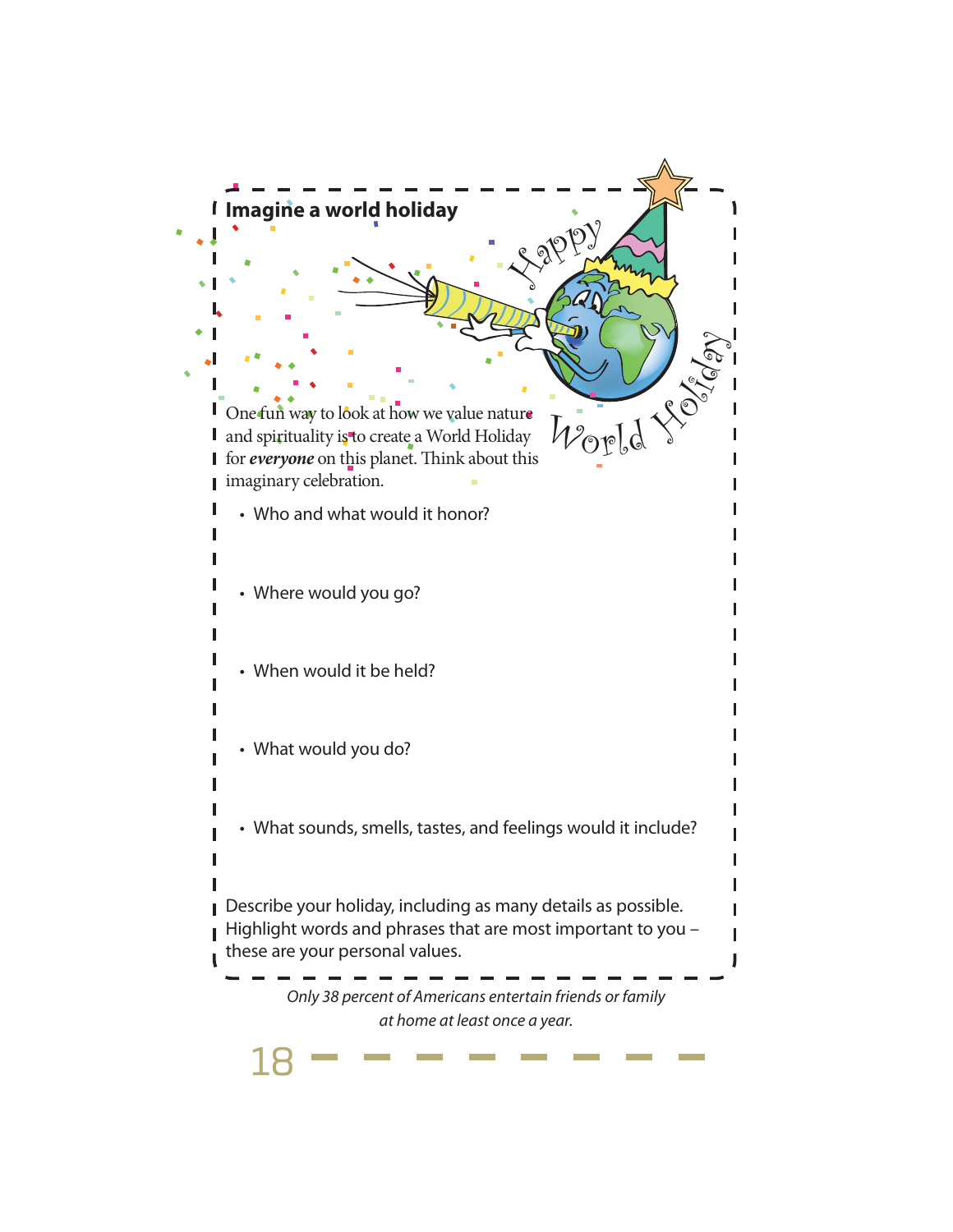# **Striking a balance**

## *There is a different way*

Stress results when we act in ways that are contrary to our values when the time crunch, too much "stuff," and a disconnection from nature and spirituality take the place of what's really important to us.

Americans have a set of values that characterize who we are as a society. These values delineate our perception of good and bad, right and wrong, desirable and undesirable. They underlie our beliefs about what is true and what is not. In sustainability issues, these values fall into three basic categories: societal, economic, and environmental.

Read the descriptions below. Consider how much—or how little they mesh with your own values.

 *"Social sustainability"* has to do with developing a sense of equity and fairness and the creation of vibrant community life. Social sustainability means paying attention to actions and systems in your community that:

- Support individuals, families, and groups
- Build community connections

**Contract Contract** 

• Encourage individuals and families to make healthy choices about food and exercise

*"Economic sustainability"* entails maintaining or increasing our standard of living without decreasing that of others. Economic sustainability is supported by systems and structures that:

the control of the control of the control of the control of the control of

19

- Support local businesses, farms, organizations
- Reduce transportation and packaging costs
- Reduce waste ... of materials, of time, of money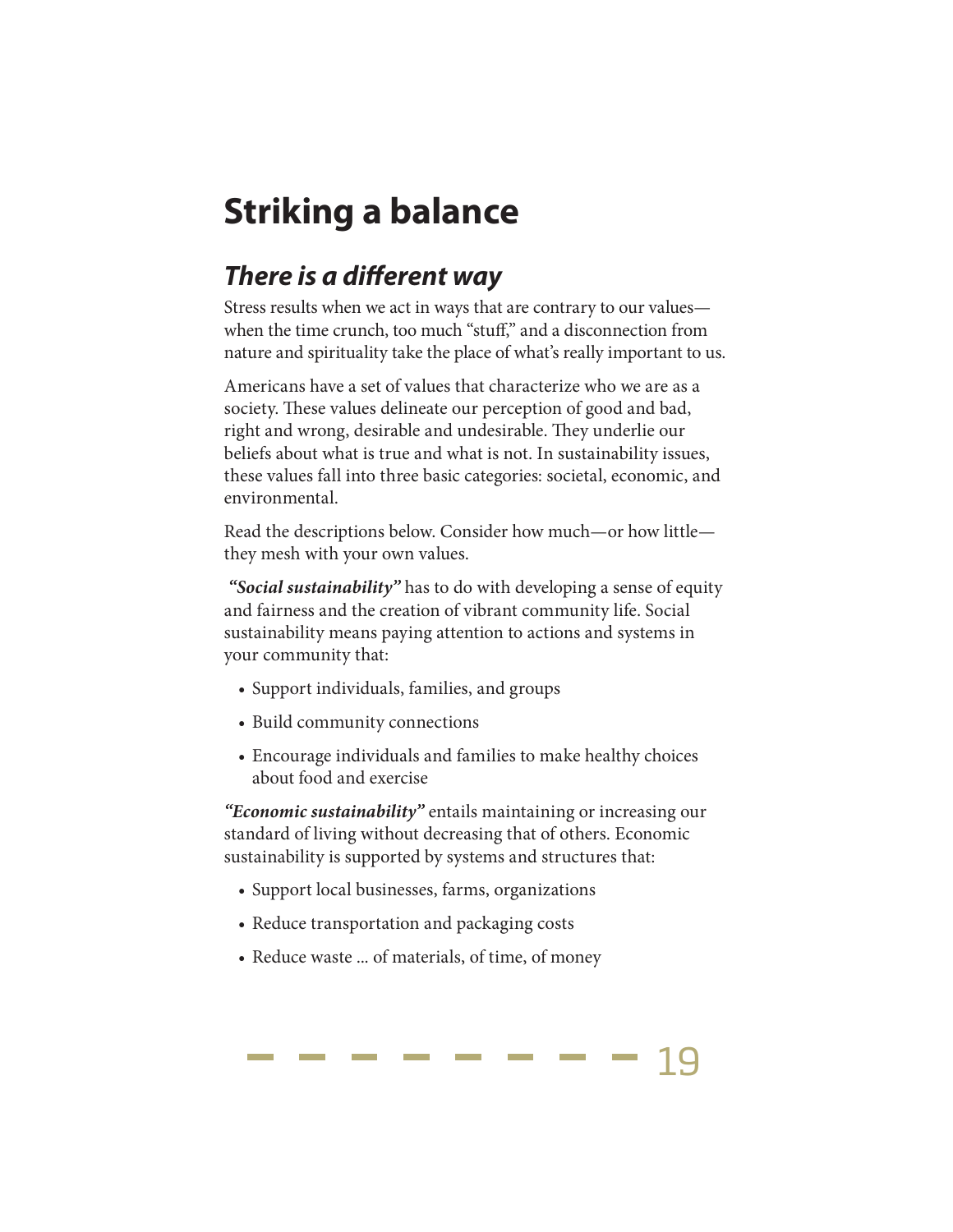*"Environmental sustainability"* involves conserving and managing our ecosystems for future generations. Environmental sustainability is necessary to our continued existence on this planet. A healthy environment allows us to benefit from the many "ecosystem services" provided by the natural world, now and into the future. The goal is to be able to meet our needs for natural resources and ecosystem services without jeopardizing the ability of future generations to meet their needs. Environmental sustainability means we will have:

- Clean air and water
- Healthy soil that provides healthy food
- Natural resources for our homes, businesses, and industries

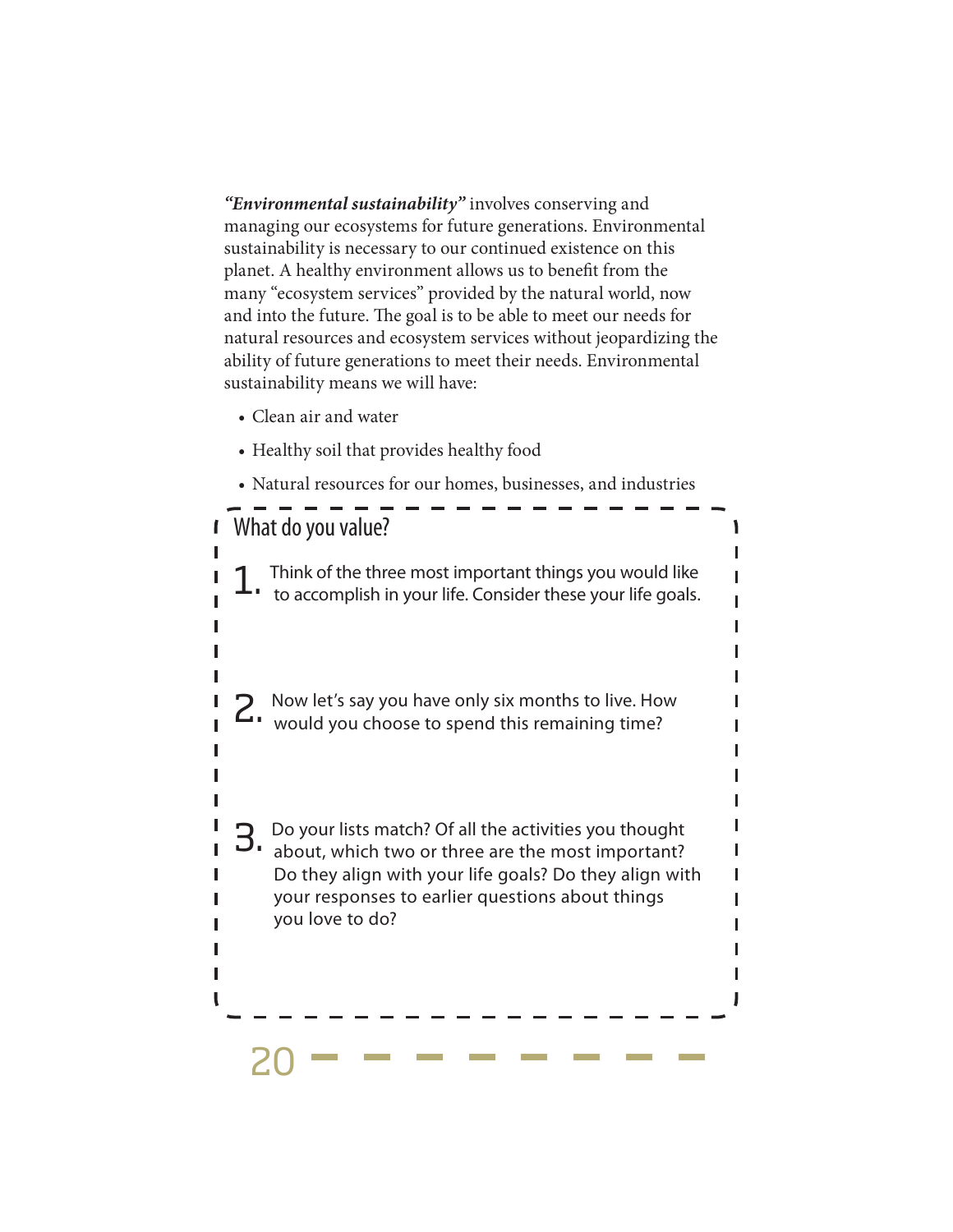## **How to get there**

After you've identified what's most important to you—what you value—you can make your decisions based on these values. If you do this, you will be living intentionally, fully aware of the impacts of your decisions. For example, if spending more time with your family is extremely important to you, then your major decisions, such as the type of job you have or what you choose to spend money on, can be evaluated against that value.

Sustainability is achieved when there's a relatively equal balance among our social, environmental, and economic values. This is the "triple win." It's simple, yet marvelously complex.



Keep in mind another image, one that is more accurate from a biological perspective.

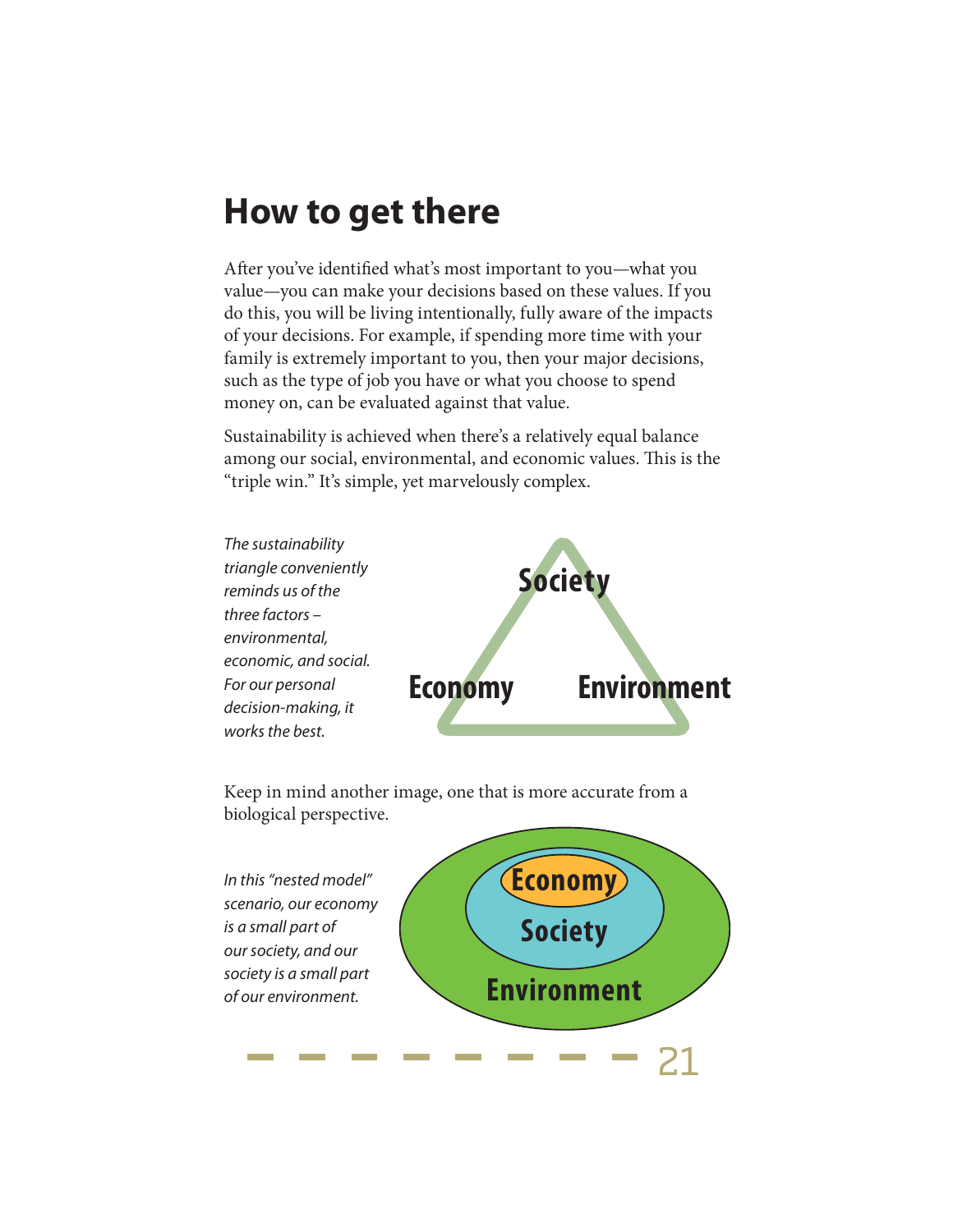#### **Example**

Ш

Locally produced food, harvested at the right time, has a longer shelf life, can be more nutritious, and tastes great. These are economic and social values.

Purchasing food at a farmers' market provides the opportunity to meet local farmers. You can provide input on how your food is produced, thus addressing social Г and environmental values.

Appropriate farming practices can conserve soils, protect watersheds, and improve wildlife habitat, all of which address environmental values.

Buying food that is produced locally reduces the amount of **I** transportation needed. This can mean lower food costs and fewer **greenhouse gases, addressing both economic and environmental** values.

**Rural areas provide access to open space and recreational** areas for both residents and tourists, addressing economic, environmental, and social values.

This is one example of the "triple win." Other potential benefits of living sustainably include:

- Spending less money
- Saving more money
- Experiencing a better quality of life

<u>22</u>

- Having improved health
- Strengthening communities
- Building a more just world
- Creating deeper connections among individuals, communities, and nature
- Minimizing climate change impacts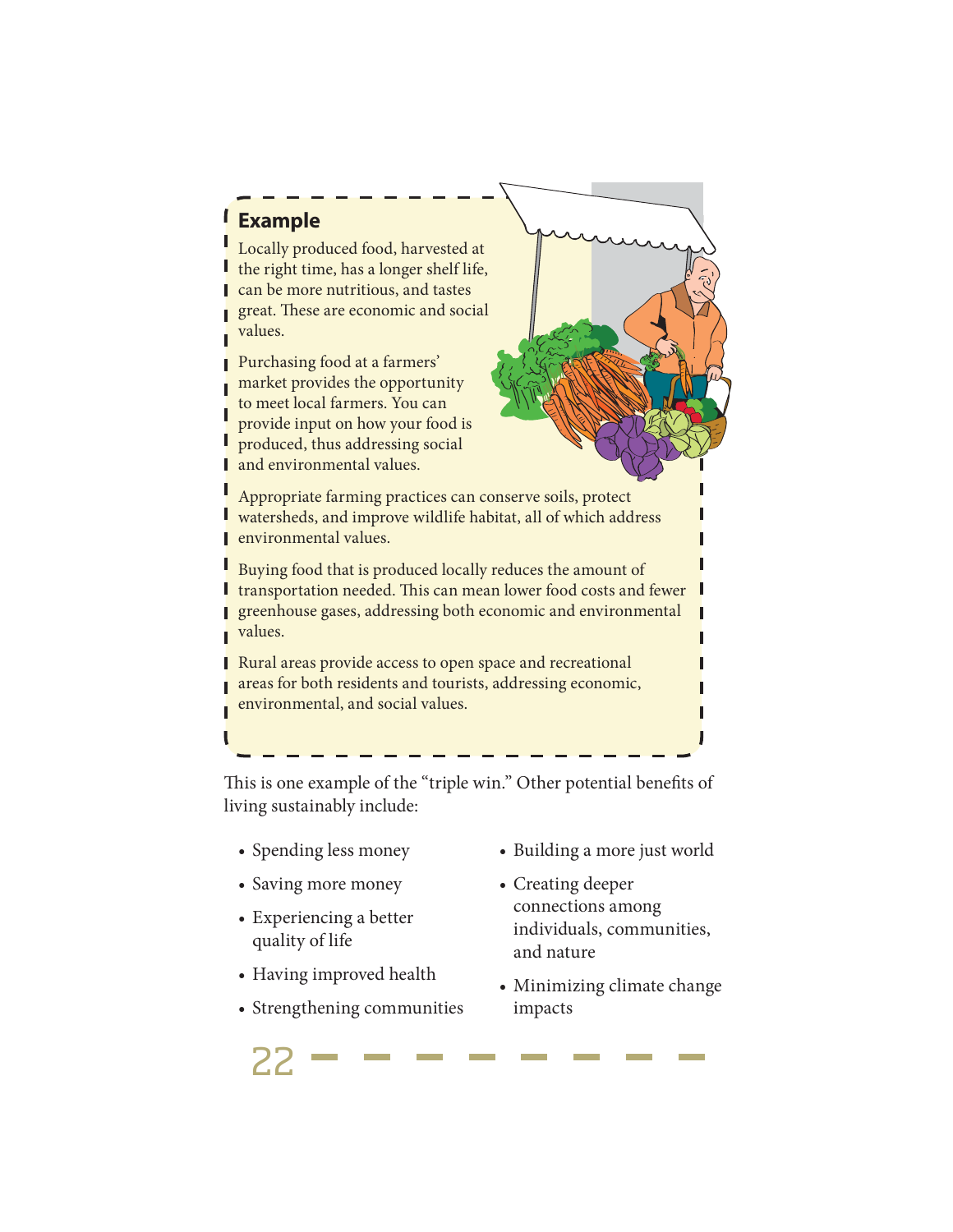

Sometimes we think we are too small to make a difference in this big world. Our actions seem insignificant in comparison to global issues such as climate change and population growth. However, the reality is that action on an individual level is *exactly* how big changes are made. Without individual and family sustainability, there's no community sustainability. And without community sustainability, there's no global sustainability. In fact, earth-wide change is absolutely impossible without individual change.



It really *does* come down to you and me.

23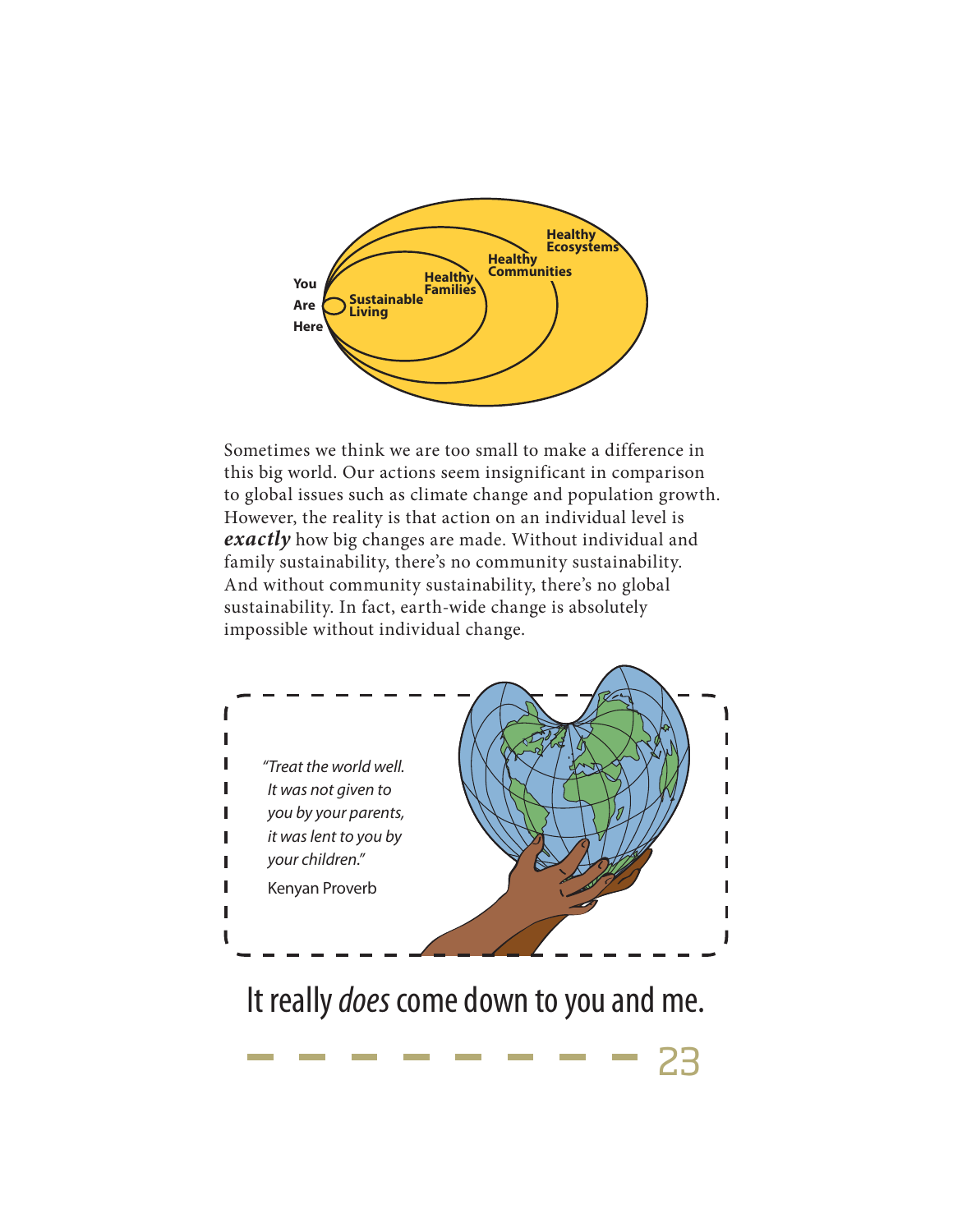## *What's your first step? Create an action plan!*

. . . . . . . . . .

| <b>My Personal Action Plan</b>                                                     |
|------------------------------------------------------------------------------------|
| To enhance the quality of my life and to benefit the<br>environment, I pledge that |
| • In the next week <b>I will:</b>                                                  |
|                                                                                    |
|                                                                                    |
|                                                                                    |
| . In the next month / will:                                                        |
|                                                                                    |
|                                                                                    |
|                                                                                    |
| • In the next year <b>I will:</b>                                                  |
|                                                                                    |
|                                                                                    |
|                                                                                    |
|                                                                                    |
| Date: _________                                                                    |
|                                                                                    |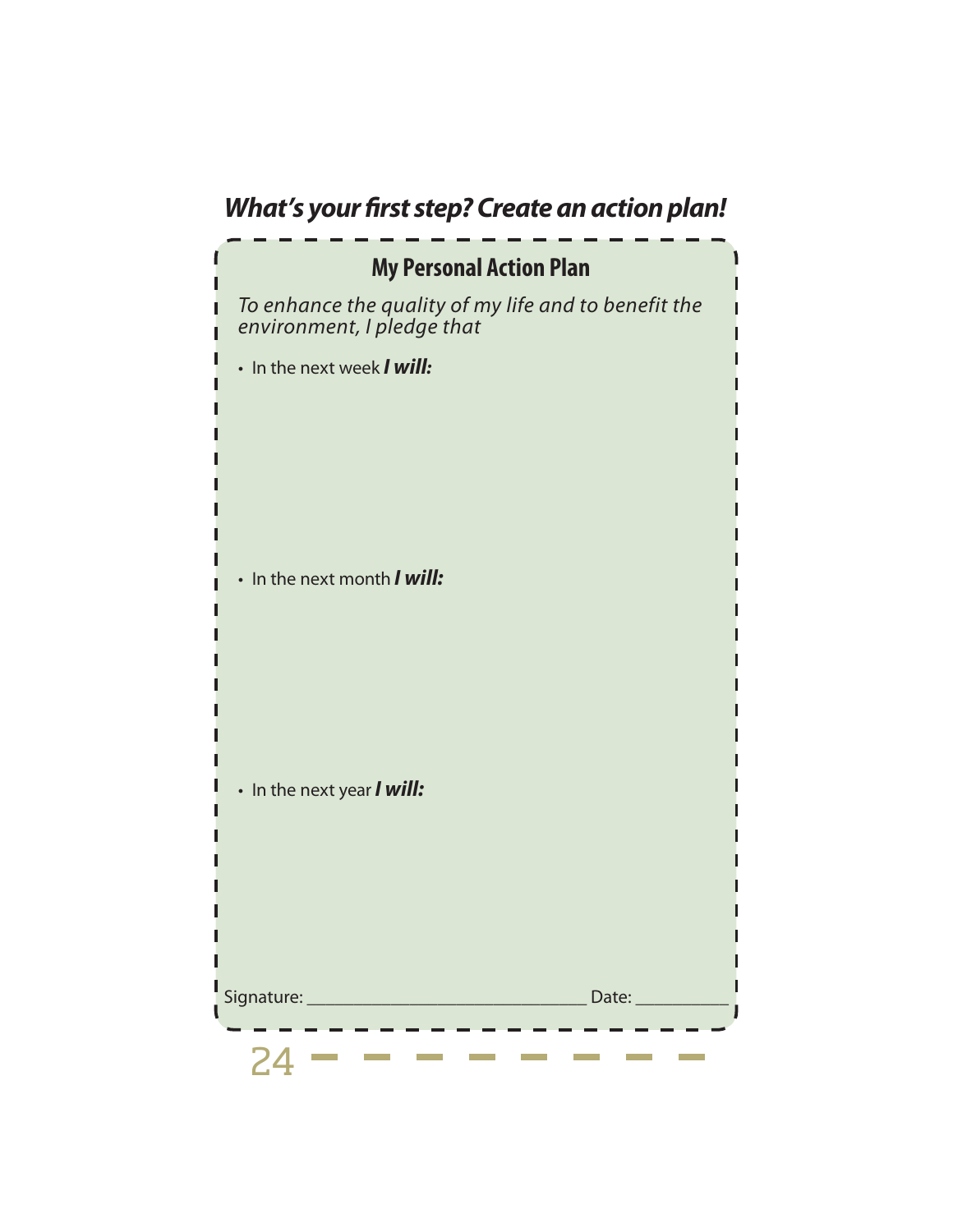## **Resources**

Local libraries and the Internet have many excellent resources. Here are a few to get you started.

## *Books*

*Affluenza: The All-Consuming Epidemic*, by John de Graaf, David Wann, Thomas Naylor, Vicki Robin (2005). ISBN 1-5767-199-6

*Animal, Vegetable, Miracle*, by Barbara Kingsolver, Steven L. Hopp, and Camille Kingsolver (2007). ISBN 978-0-06-085255-9

*Choosing Simplicity: Real People Finding Peace and Fulfillment in a Complex World*, by Linda Breen-Pierce (2000). ISBN 0-9672-0671-5

*Last Child in the Woods: Saving our Children from Nature-deficit Disorder*, by Richard Louv (2005). ISBN 10:1-56512-391-3

*Material World: A Global Family Portrait*, by Peter Menzel, Charles Mann, and Paul Kennedy (1994). ISBN 0-871-564-300

*Not Buying It: My Year Without Shopping*, by Judith Levine (2006). ISBN 0-7432-6935-7

- *The Omnivore's Dilemma: The Natural History of Four Meals*, by Michael Pollan (2006). ISBN 1-59420-082-3
- *The Overspent American: Why We Want What We Don't Need*, by Juliet Schor (1998). ISBN 0-06-097758-2
- *Stuff: The Secret Lives of Everyday Things*, by John Ryan and Alan Durning (1997). ISBN 1-886093-04-0

*Your Money or Your Life*, by Joe Dominguez and Vicky Robin (1999). ISBN 0-670-84331-8

## *Websites*

The Center for the New American Dream http://newdream.org

Living Green http://livinggreen.ifas.ufl.edu/

Personal Development for Smart People www.stevepavlina.com/articles/list-of-values.htm

The Story of Stuff http://www.storyofstuff.com

The Sustainable Living Project at OSU http://www.cof.orst.edu/cof/extended/sustain/

Take a look at our sustainable **Iiving online course at: living online course at:** http://campus.extension.org/ course/view.php?id=286

25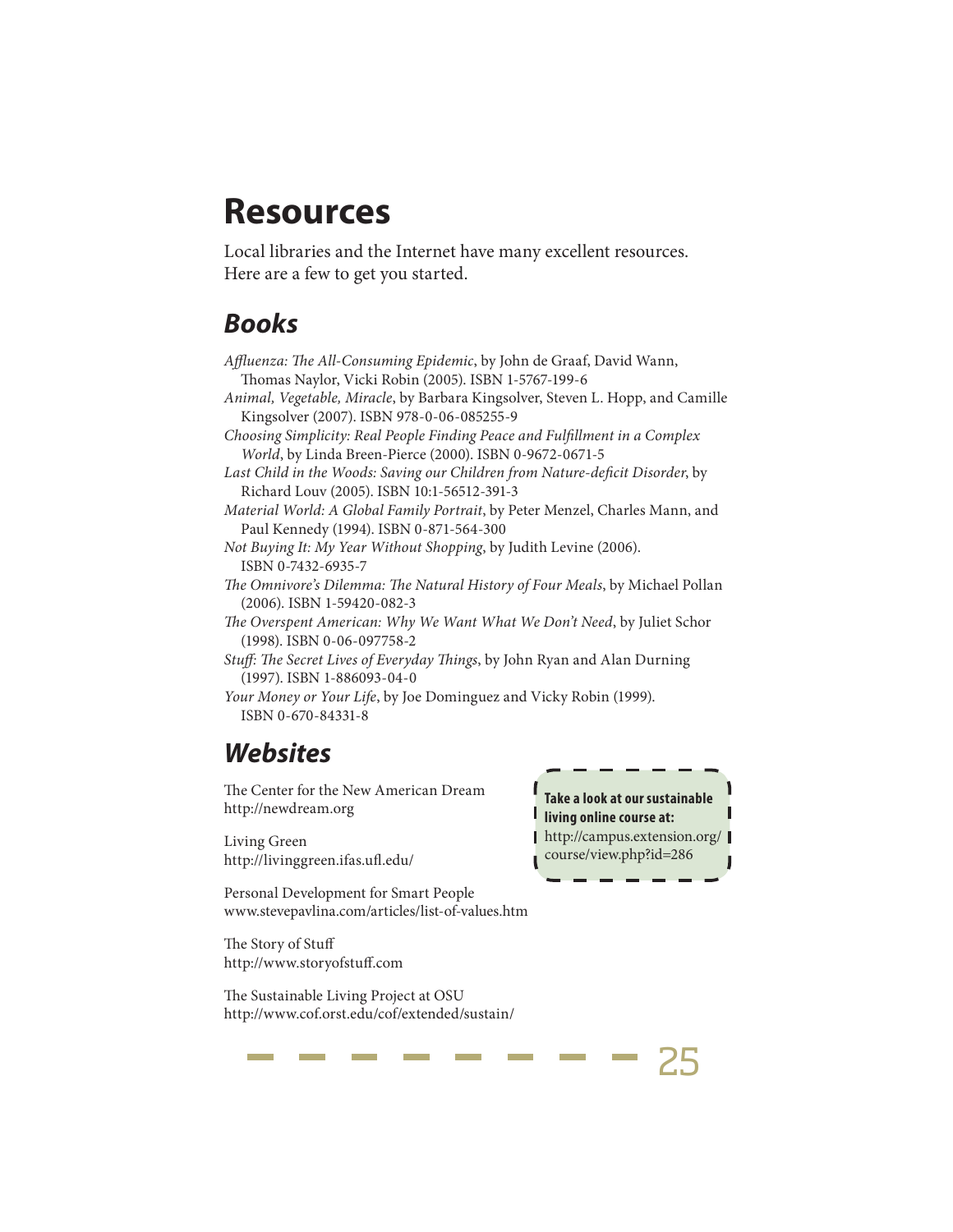# **Acknowledgments**

This publication is a revised, updated version of Living Sustainably: It's Your Choice, EC 1614, published by OSU Extension in February 2008.

## *2011 Revision team*

Mark Apel, University of Arizona Cooperative Extension Catherine Elliott, University of Maine Cooperative Extension Erik Glenn, University of Arizona Cooperative Extension Jon Prichard, University of Maine Cooperative Extension Diana Rashash, North Carolina State University Extension Darien Simon, Regents College, London

Project leader: Viviane Simon-Brown, Oregon State University Extension Editor: Caryn Davis, Oregon State University, Forestry Communications Designer: Sandie Arbogast, Oregon State University, Forestry Communications

## *Revision* **S***eviewers*

Kristi Cooper, Iowa State University Extension and Outreach Amy Grotta, Oregon State University Extension Tristan Huff, Oregon State University Extension

## *2008 Project team*

Almeshia Abdullah, West Virginia State University Extension; Michelle Adamski, University of Florida Extension; Mary Crooks, Iowa State University Extension; Greg Crosby, National Institute of Food and Agriculture (NIFA); Catherine Elliott, University of Maine Cooperative Extension; Gretchen Ferenz, Cornell University Cooperative Extension; Duane Friend, University of Illinois; Lauren McDonell, City of Aspen, Colorado; Nathan Meyer, University of Minnesota Extension; Martha Monroe, University of Florida School of Forest Resources and Conservation; Cara Muscio, Rutgers University; Nancy Peterson, University of Florida Extension; Ursula Smedly, New Mexico State University Extension; Thomas Worthley, University of Connecticut Department of Extension; Judy Yates, University of Florida Extension (retired).

Project leader: Viviane Simon-Brown, Oregon State University Extension Editor: Teresa Welch, Oregon State University Extension Designer: Kari Hallenberg, Hallenburg Communications

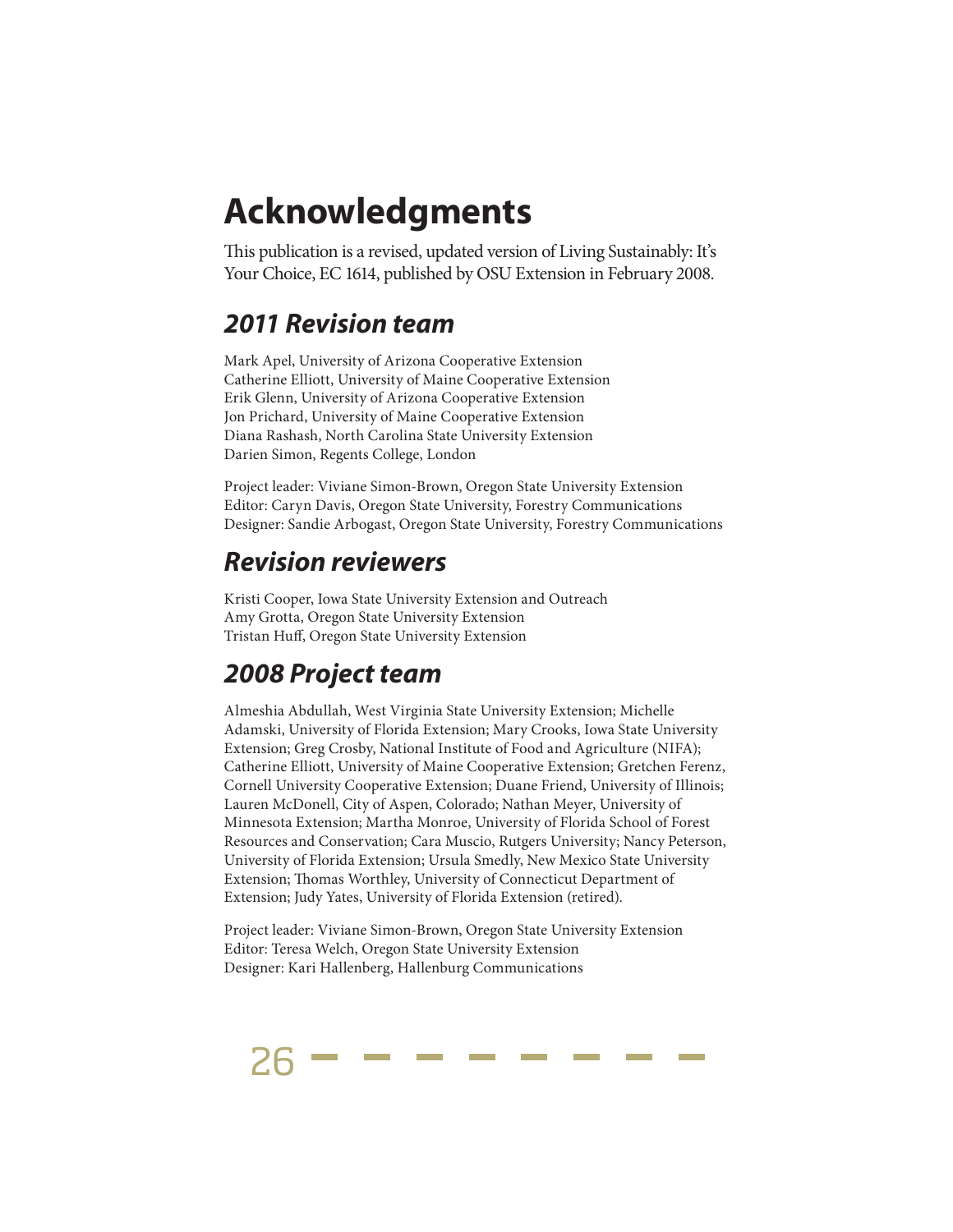This handbook is a project of the National Network for Sustainable Living Education (NNSLE), an initiative of the Association of Natural Resource Extension Professionals (ANREP) http://www.anrep.org/. NNSLE improves quality of life and reduces environmental degradation by fostering new consumption patterns and sustainable lifestyles through Cooperative Extension Service programs at land-grant institutions.

To order booklets, contact *viviane.simon-brown@oregonstate.edu* at Oregon State University, or call 541-737-3197. Free downloadable PDFs are available in ScholarsArchive@OSU, http://hdl.handle.net/1957/25843.



 $ZI$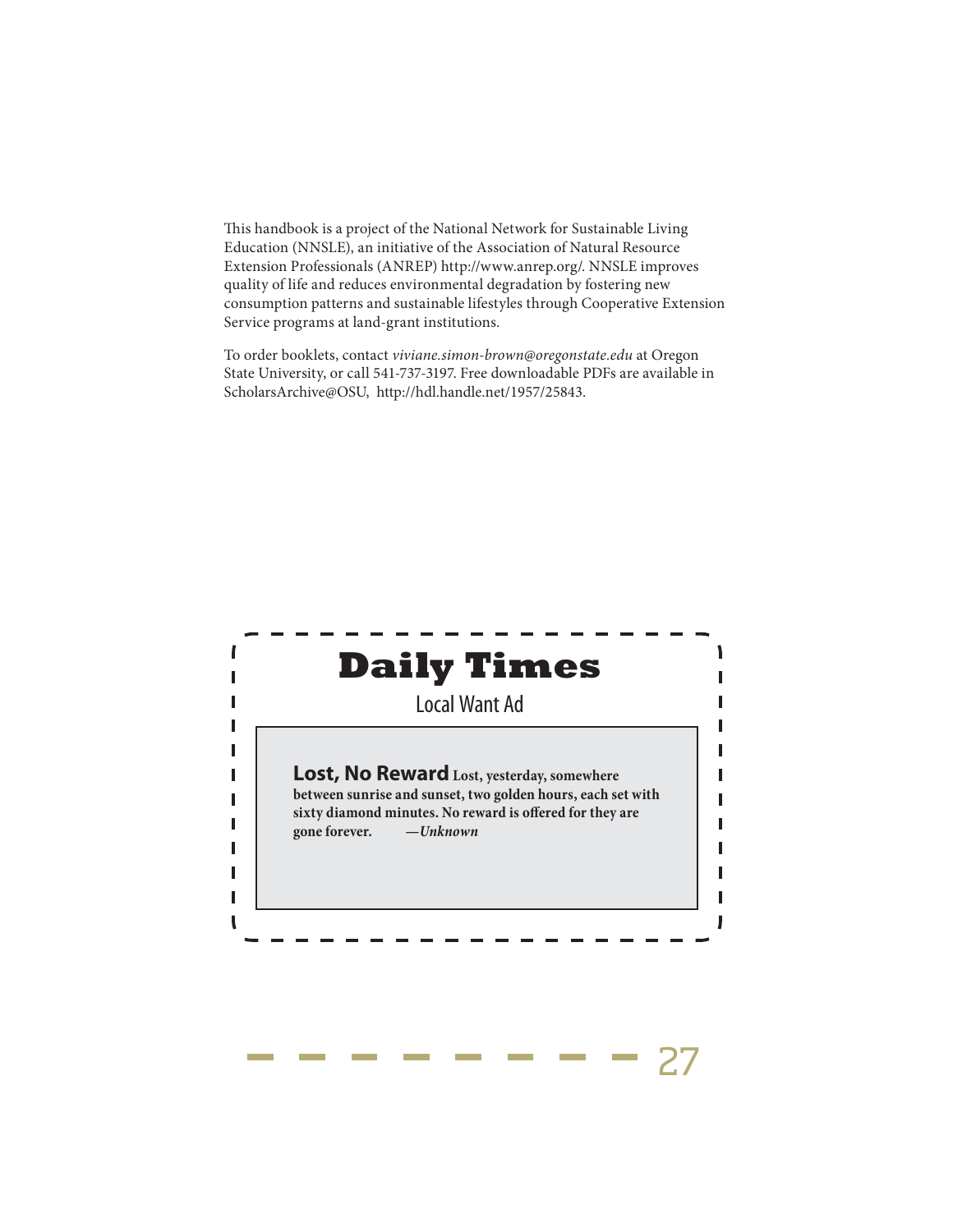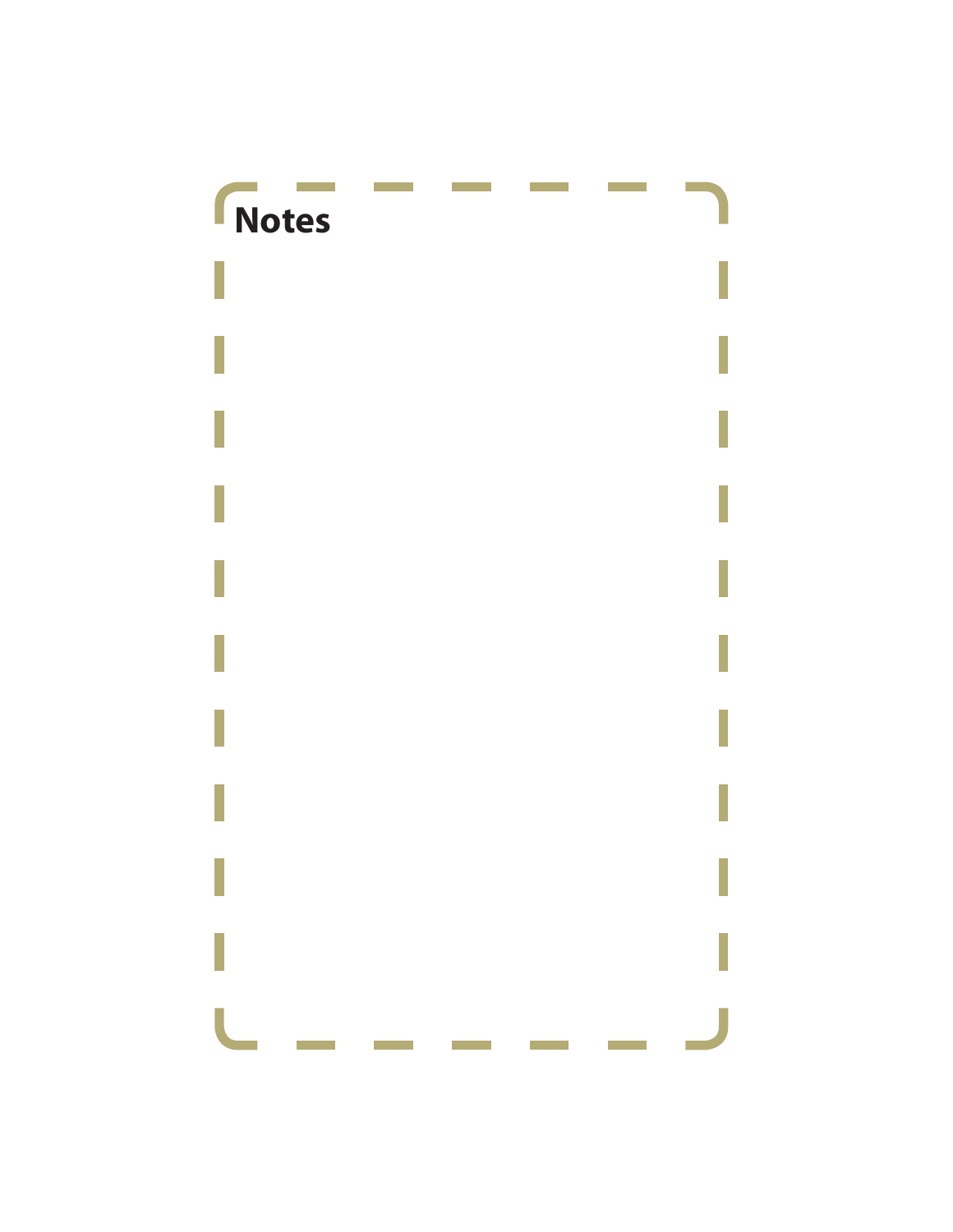